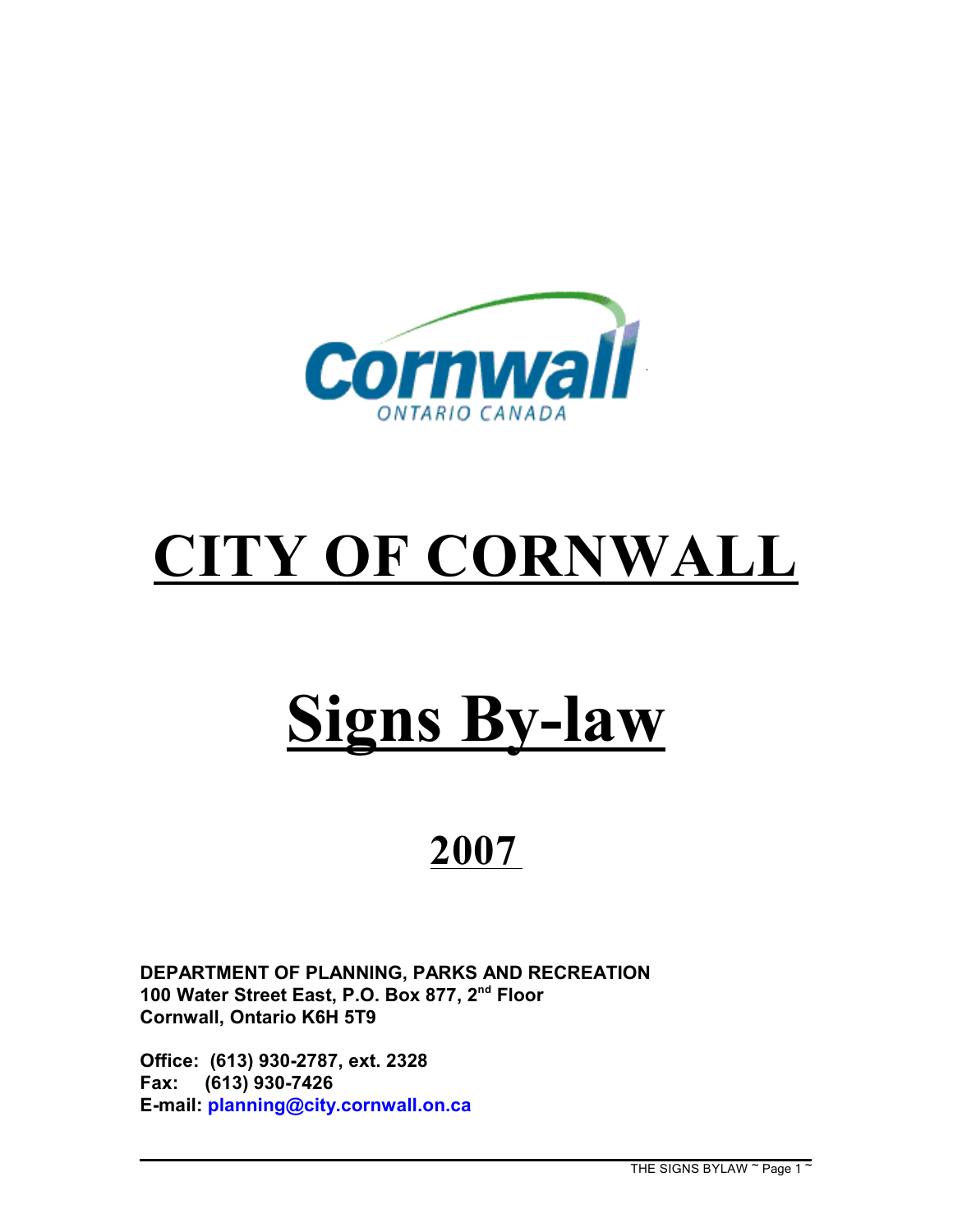### **TABLE OF CONTENTS**

#### **Section Page**

#### **The Signs Bylaw**

**This consolidation was prepared for the purpose of convenience only. For accurate records, reference should e made to the Bylaws. This Consolidation was revised January 1, 2007 (Bylaw 215, 2006)**

#### **Including Amending Bylaws**

- **1) 145/00 (Amendment to Penalty)**
- **2) 194/01 (109 York Street Sign)**
- **3) 172/02 (Billboard Part Lot 12, Concession 3)**
- **4) 93/02 (Content of Billboard sign, Pitt Street to Ninth Street Corridor)**
- **5) 99/03 (Freestanding Sign at 614 Second Street East)**
- **6) 140/06 (Projecting Signs in Downtown)**
- **7) 167/06 (Billboard Signs along Vincent Massey Drive can remain Marie Morrell**

**Property)**

**8) 215/06 (Billboard Signs at 933 Marlborough Street North)**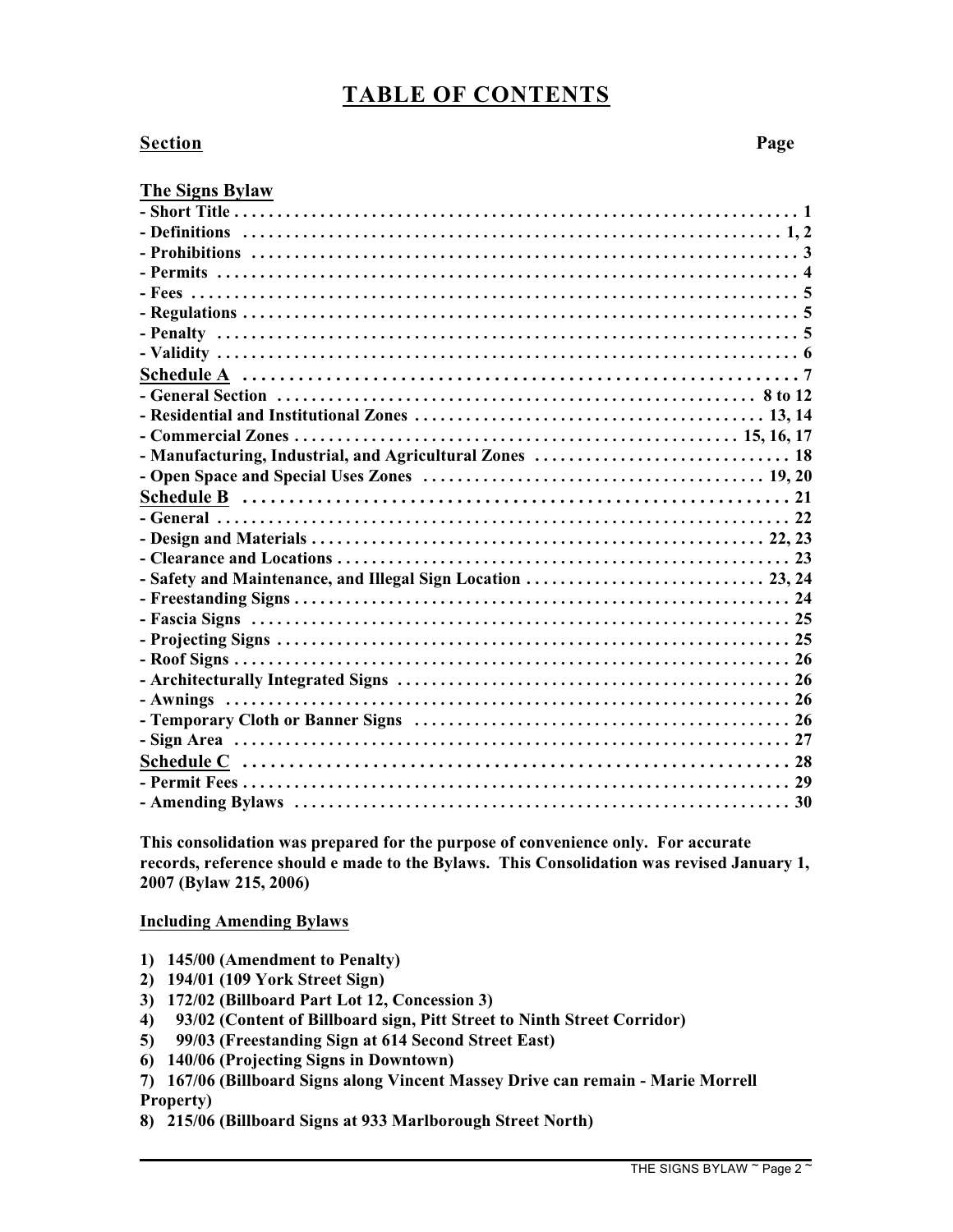\_\_\_\_\_\_\_\_\_\_\_\_\_\_\_\_\_\_\_\_\_\_\_\_\_\_\_\_\_\_\_\_\_\_\_\_\_\_\_\_\_\_\_\_\_\_\_\_\_\_\_\_\_\_\_\_\_\_\_\_\_\_\_\_

# **CITY OF CORNWALL BYLAW NO. 057, 1982 A BYLAW FOR PROHIBITING OR REGULATING SIGNS AND OTHER ADVERTISING DEVICES AND THE POSTING OF NOTICES ON BUILDINGS OR VACANT LOTS**

**WHEREAS,** Subsection 146 of Section 210 of the Municipal Act, C.M. 45, R.S.O. 1990, empowers Municipal Councils to pass Bylaws and regulations restricting signs and other advertising devices and the posting of notices on buildings or vacant lots within any defined area or areas or on land abutting on any defined highway or part of a highway.

**NOW, THEREFORE,** the Council of the Corporation of the City of Cornwall enacts as follows:

# SECTION 1

#### *Short Title:*

This Bylaw may be cited as "The Signs Bylaw".

## SECTION 2

#### *Definitions:*

*Awning* shall mean any retractable roof-like covering extending as a shelter over doors, windows or entrances and usually of canvas, light metal, wood or other light weight material.

*Banner Sign* shall mean a sign made of cloth or other like material.

*Billboard Sign* shall mean a sign for the general advertising of goods or services not manufactured or provided on the premises.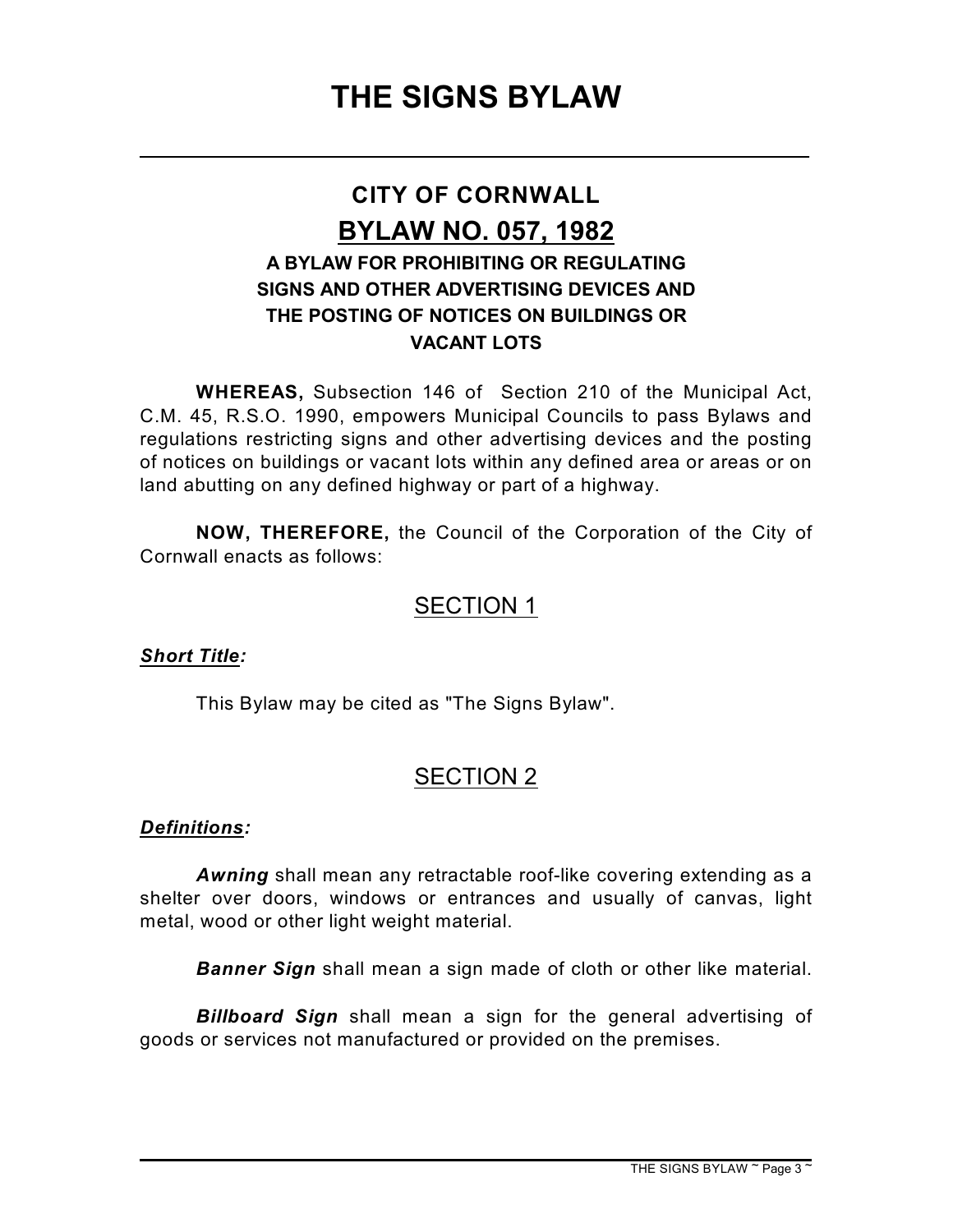*Chief Building Official* shall mean the official appointed to this position by Council or his authorized subordinates or assistants.

*Council* shall mean the Municipal Council of the Corporation of the City of Cornwall.

*Erect* shall mean to construct, affix, build, place, paint, letter, or install, alter, or change.

*Fascia Sign* shall mean a sign that is attached to or placed against the wall of a building or other structure but shall not include a projecting sign.

*Free Standing Sign* shall mean a sign which is detached, placed upon or supported by the ground.

*Projecting Sign* shall mean a sign, other than a fascia sign which is suspended from or supported by a building or structure and projecting out therefrom.

*Roof Signs* shall mean a sign which is entirely upon and above the roof line or parapet of a building. A Fascia Sign installed on the face of a building more than  $\frac{2}{3}$  above the roof line or parapet shall also be considered as a roof sign.

*Sign* shall mean any advertising device or any surface upon which advertising or other identification of product or business is displayed including any fixtures, wire, pipe, fitting, frame, truss, post or other supporting member.

*Street* shall mean all of the property designated as a public thoroughfare within the limits of the right-of-way.

*Traffic Engineer* shall mean the Engineer, or his representative as appointed from time to time by the Council.

*Zone* shall mean a part of the City within which land use restrictions are in force under the relevant Restricted Area Bylaw of the City.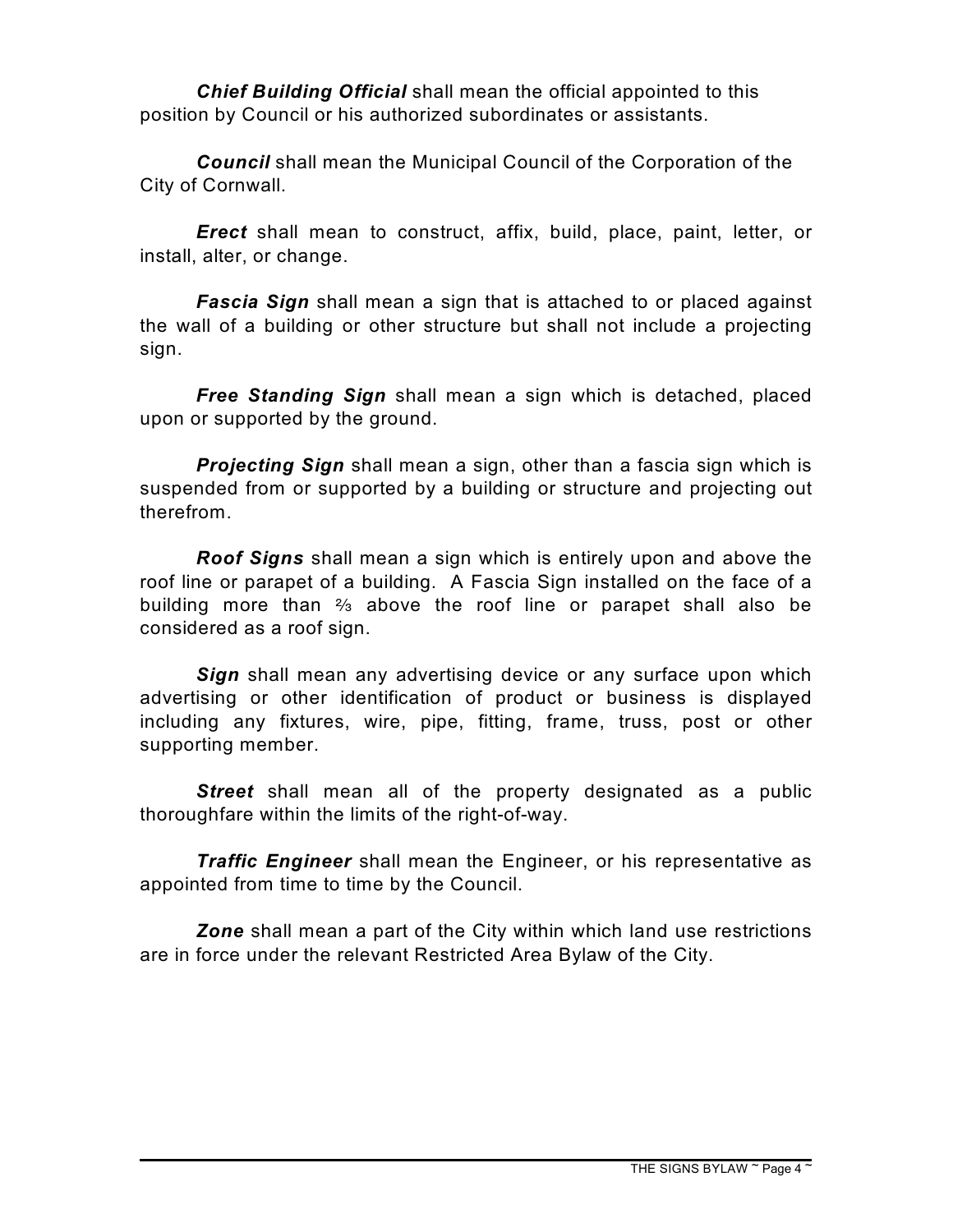#### **Prohibitions:**

- 1. Except as contained elsewhere, no person shall erect or cause to be erected, a sign or other advertising device or post or cause to be posted, a notice on any building or vacant land in the City of Cornwall unless a permit has been issued by the Chief Building Official.
- 2. The erection of signs or other advertising devices and the posting of notices on buildings and vacant land and on land abutting highways is prohibited except as set out in Schedules 'A' and 'B' to the Bylaw.
- 3. Exceptions to the Bylaw as follows:
	- I.) Except as required by the Ontario Building Code, no permit shall be required and no fees payable in respect of the erection or alteration of the following: A fascia or freestanding sign which does not exceed 2 square feet in area; but when erected in a zone limiting total sign area the above signs will be included in the area permitted whether requiring a permit or not; other zone regulations shall also apply.
	- ii.) This Bylaw shall not apply to signs erected by or for the Municipal, Provincial or Federal Governments or agencies, and bearing no commercial advertising except promotion of government facilities and/or land, and which are erected in the public interest. Such signs may include, but not be limited to, traffic control signs, safety signs, hospitals and institutional signs or other signs identifying buildings. Permits may be required under the Ontario Building Code. Commercial signs erected by those agencies will be subject to the applicable zone regulations. Further, that advertising erected onto a stationary transport trailer or similar device shall not be permitted as a sign. *(Bylaw 027, 1995)*
	- iii.) Advertising Signs shall be permitted in City parks provided they are subject to a comprehensive agreement between the City and the owners/association covering matters such as size, location, content and maintenance. *(Bylaw 089, 1998)*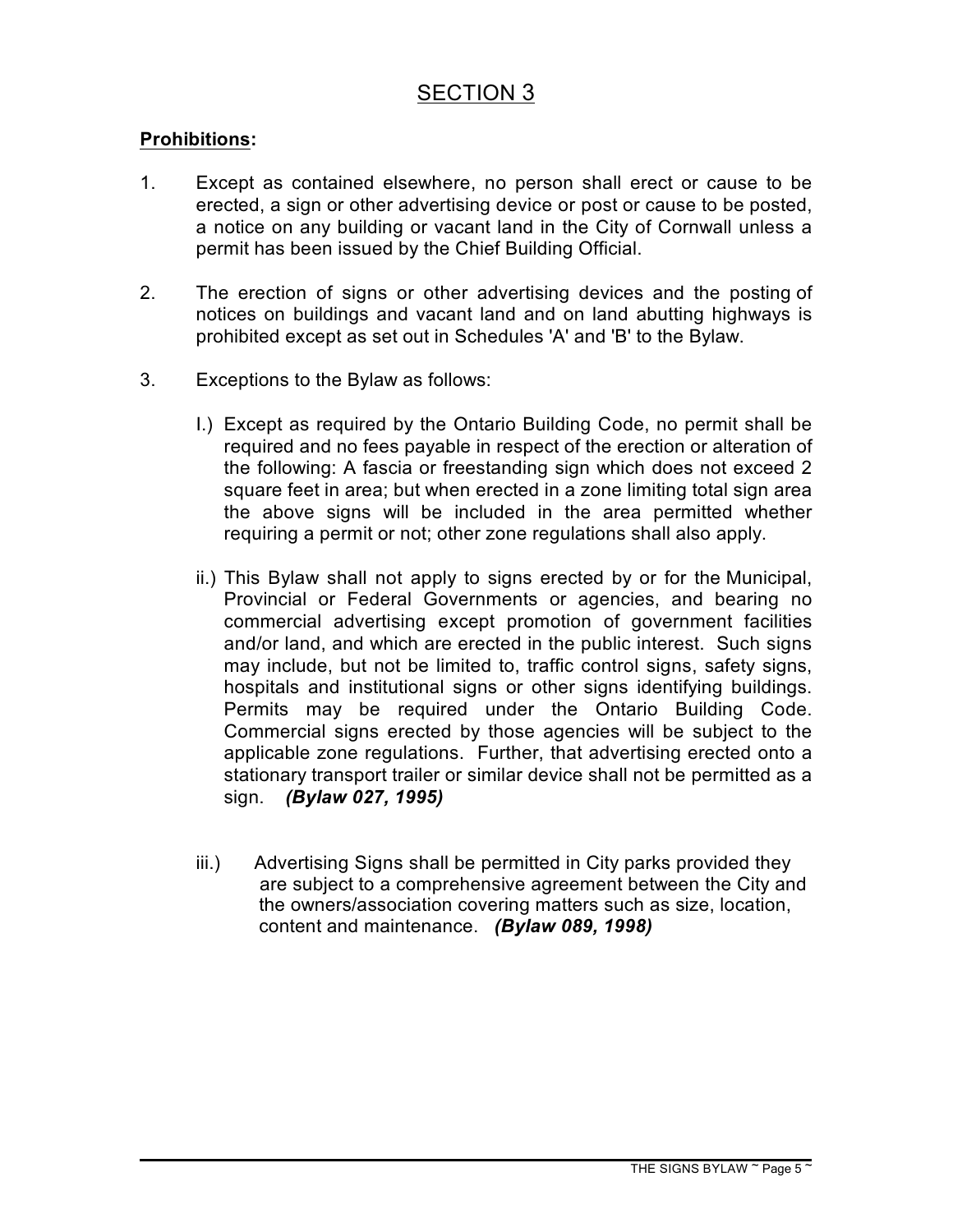#### **Permits:**

#### 1. **Class of Permits**

Classes of permits with respect to the erection of signs and other advertising devices shall be as set out in Schedule 'C' to this Bylaw.

#### 2. **Application for Permit**

- I.) To obtain a permit, the owner or his authorized agent, shall file an application in writing by completing the prescribed forms available at the offices of the municipality.
- ii.) Except as otherwise permitted by the Chief Building Official, every application shall:
	- a) identify and describe in detail the work to be covered by the permit for which application is made;
	- b) describe the land on which the work is to be done, by a description that will readily identify and locate the premises;
	- c) be accompanied by plans and specifications containing sufficient information to enable the Chief Building Official to determine whether or not the proposed work will conform with this Bylaw and other related regulations;
	- d) state the valuation of the proposed work and be accompanied by the required fee.
- iii.) An application for a permit may be deemed to have been abandoned and cancelled 6 months after the date of filing, unless such application is being seriously proceeded with.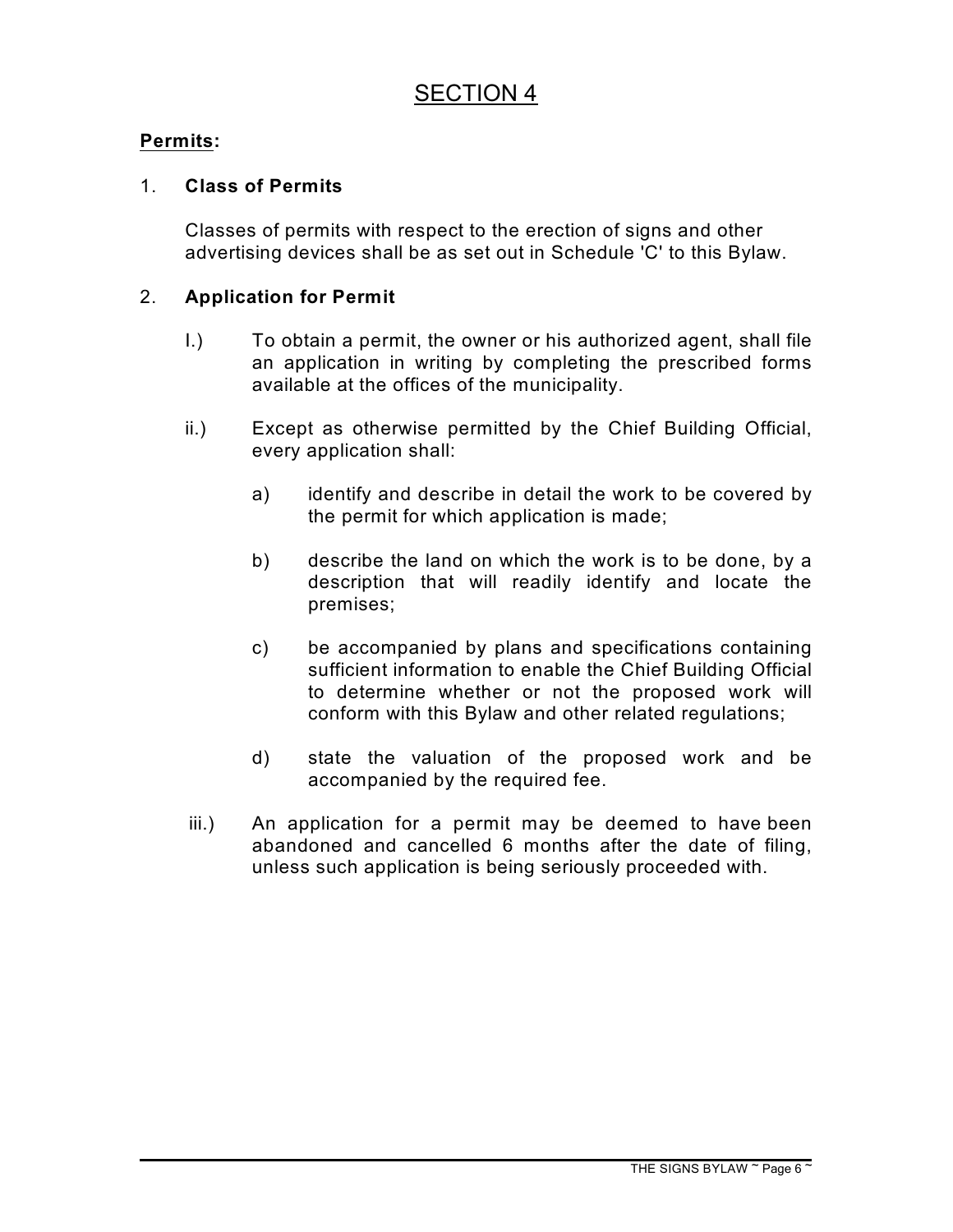#### **Fees:**

- 1. Fees for a required permit shall be in accordance with Schedule 'C' to the Bylaw.
- 2. Where the fees are based on the cost or valuation of the proposed work, such valuation shall mean the total cost of all work regulated by the permit including cost of professional and related services.

### SECTION 6

#### **Regulations**

- 1. The regulations made under the powers of this Bylaw are hereby enacted, promulgated and attached in Schedules and are deemed part of this Bylaw as follows:
	- a) Schedule 'A' containing definition of areas and permissible signs therein.
	- b) Schedule 'B' governing the erection of signs and other advertising devices and the posting of notices on buildings and vacant land.

## SECTION 7

#### **Penalty**

1. Every person who contravenes any provision of the Bylaw is guilty of an offence and, on conviction, is liable to a fine as provided in the Provincial Offences Act.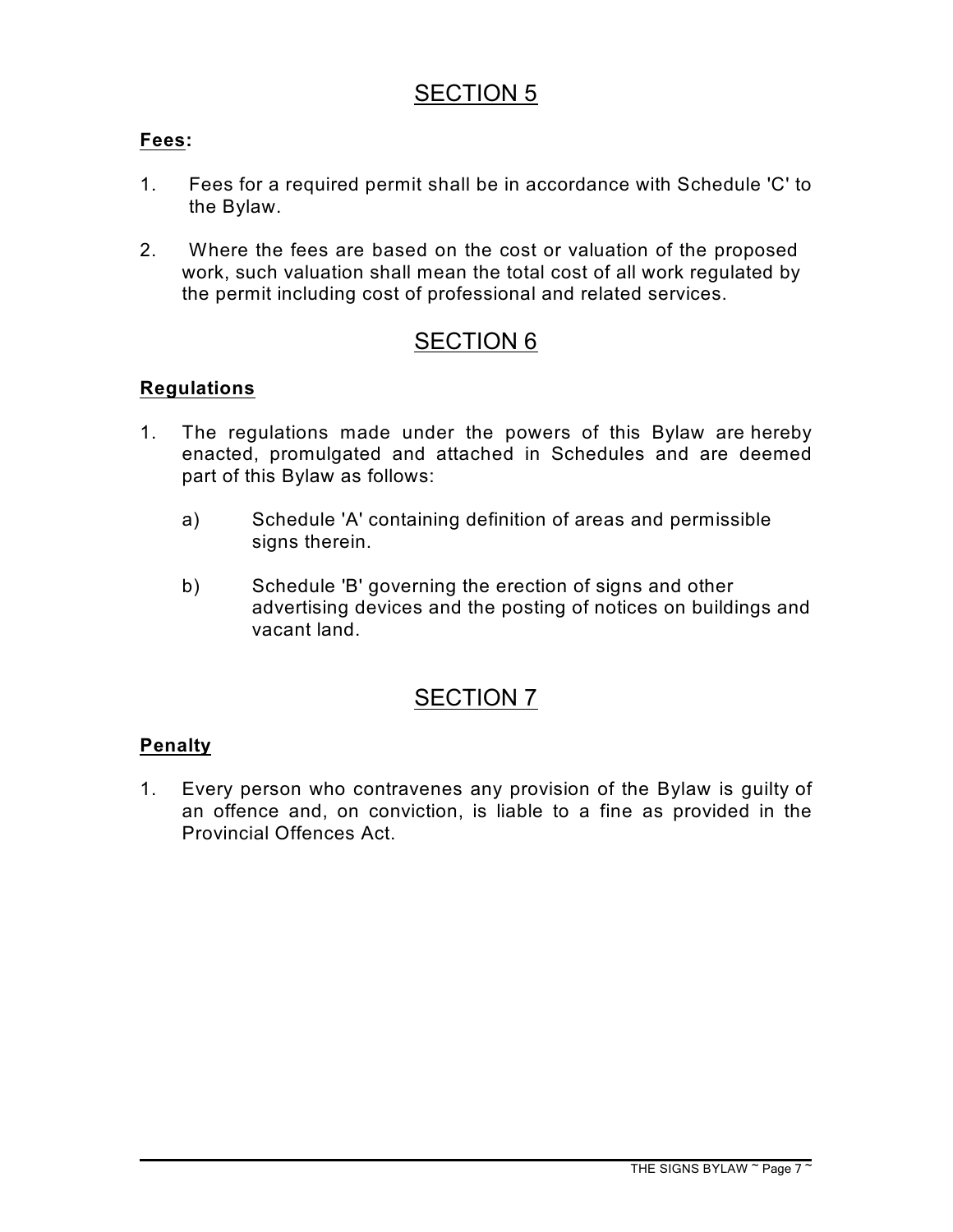#### **Validity**

- 1. If any section of this Bylaw is for any reason held to be invalid, the remaining sections shall remain in effect until repealed.
- 2. Where a provision of this Bylaw conflicts with the provisions of another Bylaw in force in the City, the provisions that establish the higher standards shall prevail.
- 3. Bylaw Number 992, 1971 is hereby repealed.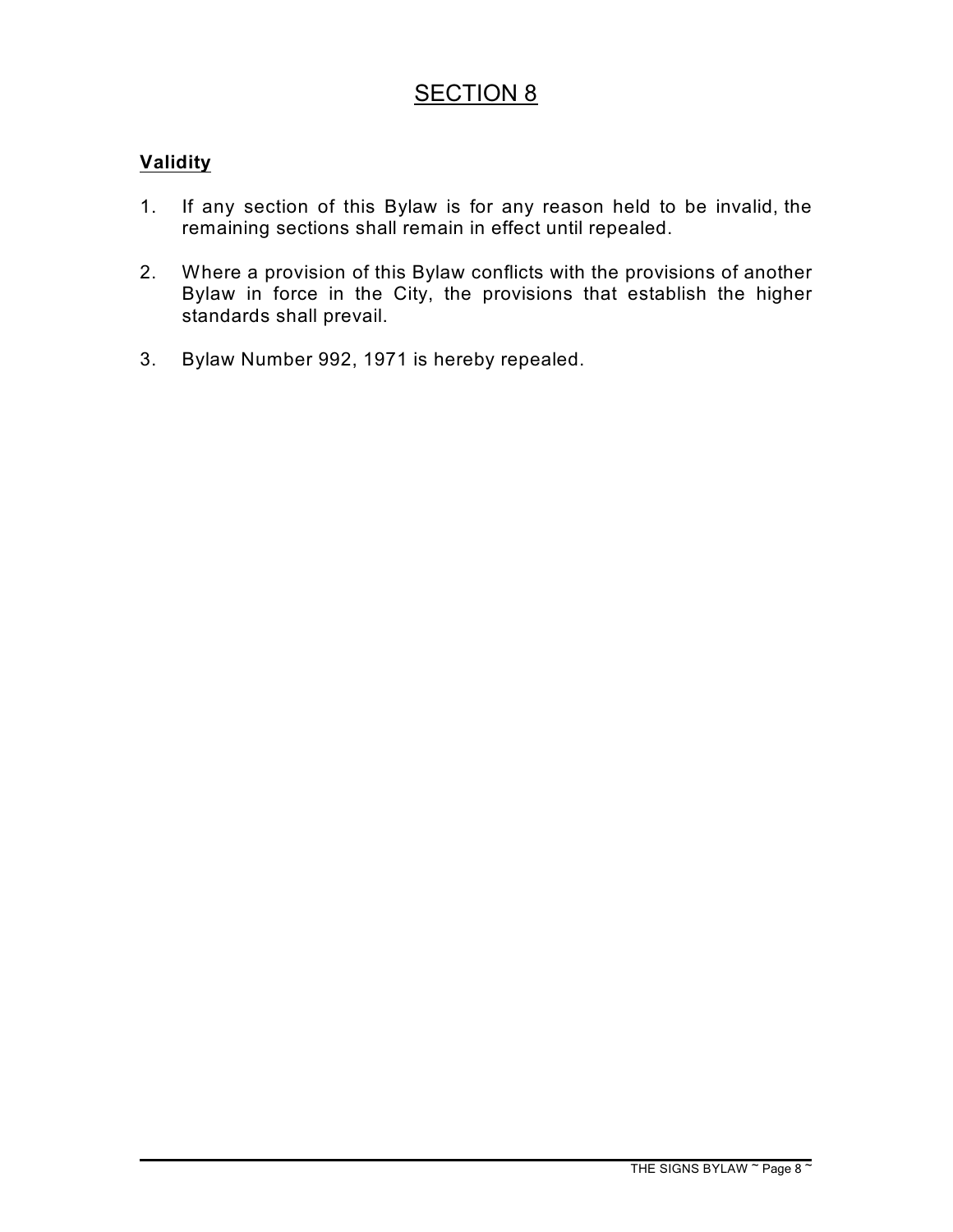# SCHEDULE 'A' OF THE SIGNS BYLAW

**Containing the Regulations**

*Governing Permissible Signs Within Zones*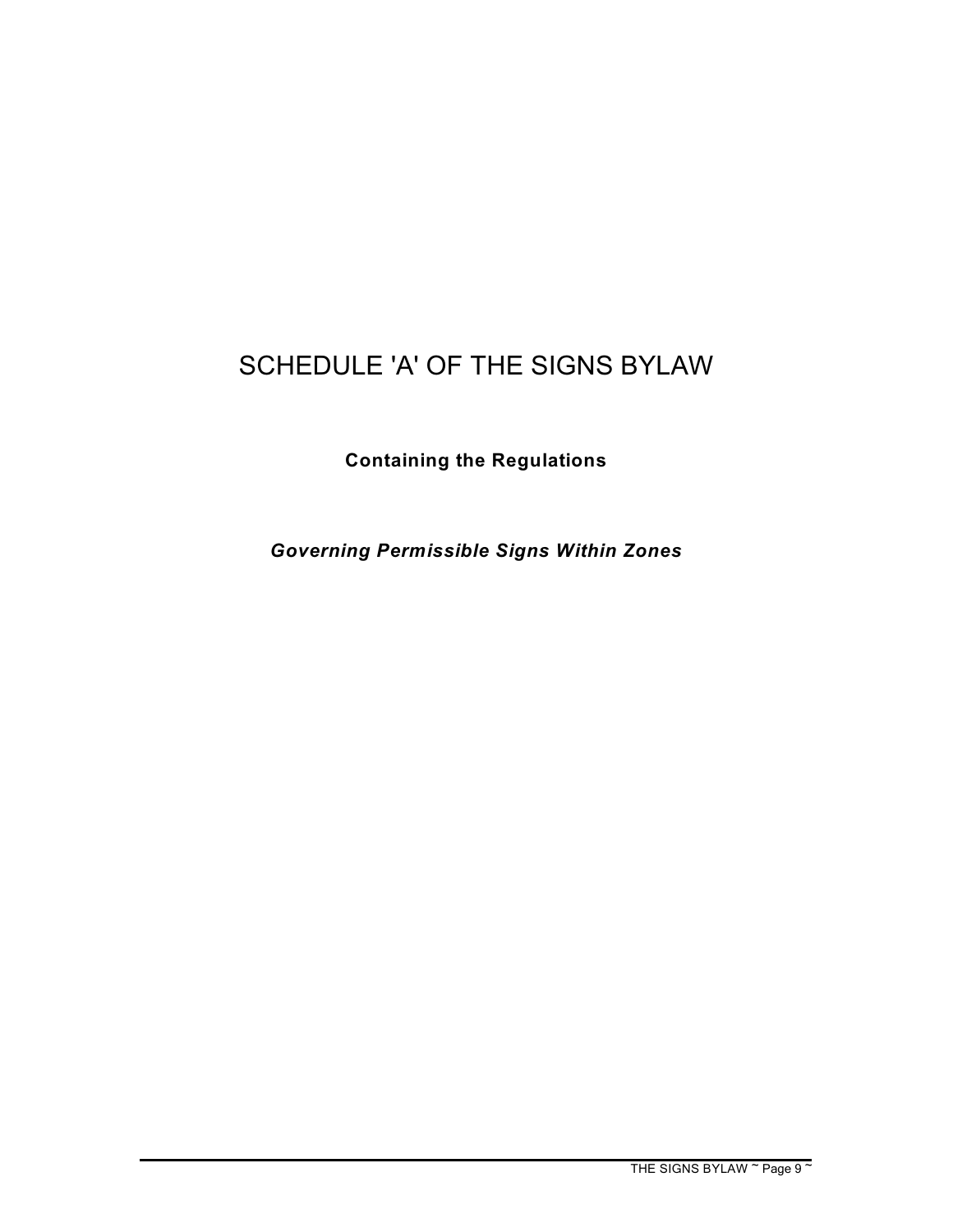# GENERAL SECTION

#### **Regulations**

This Schedule shall establish those signs which are permitted in each of the zones specified. Those zones are those established in the City of Cornwall Restricted Area (Zoning) Bylaw, Bylaw 751-69, as amended. Only those signs which appear in each one are permitted. General regulations governing size, location, spacing and nature of signs are contained in Schedule 'B'. Schedule 'A' provides regulations for specific zones; where those standards are more restrictive than those in Schedule 'B', the more restrictive shall take precedent.

#### **Exceptions**

Notwithstanding anything else contained in this Bylaw, the following signs shall be permitted regardless of zoning but subject to certain conditions.

- **1**. **Billboard Signs**, provided
- a.) They are located on land abutting:
	- I.) either side of Vincent Massey Drive from Thirteenth Street to Power Dam Drive;
	- ii.) either side of Brookdale Avenue from Tollgate Road to CAH #401;
	- iii.) the west side of Brookdale Avenue from CAH #401 to Cornwall Centre Road;
	- iv.) both sides of McConnell Avenue from CAH #401 south to the limit of the Highway Commercial zoning. *(Bylaw 027, 1995)*
	- v.) either side of Pitt Street from the C.N.R. tracks to Tollgate Road;
	- vi.) two Billboard Signs shall be permitted on property described legally as Part of Lot 26, Concession 3, City of Cornwall and lying on the north side of Highway #2 (Vincent Massey Drive) at the western entrance to the Municipality. *(Bylaw 031, 1993)*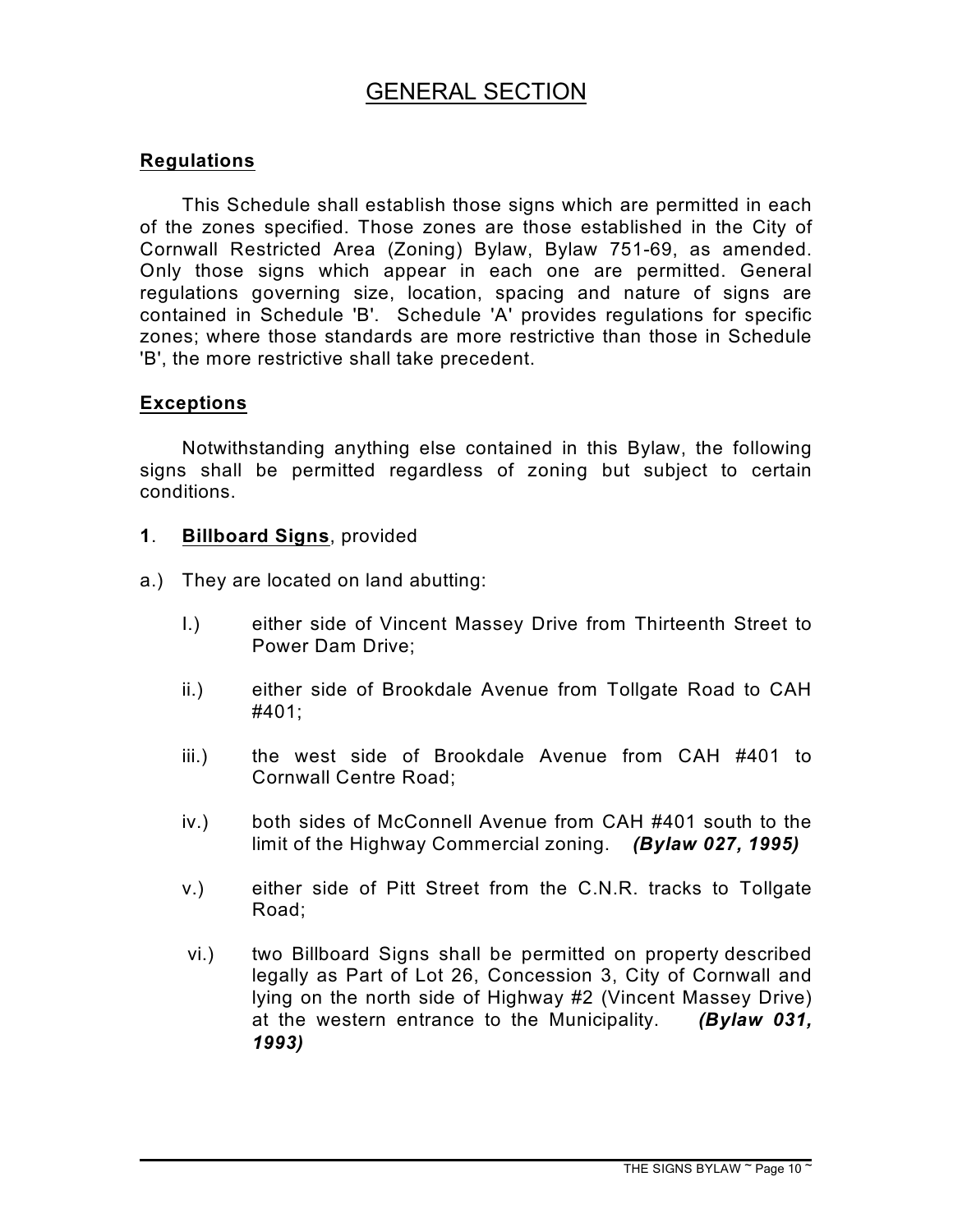- vii.) One Billboard Sign shall be permitted on property described legally as Part of Lot 6, Concession 1, City of Cornwall and lying on lands owned by C.N. Rail in the south east quadrant of McConnell Avenue and Tenth St. East. *(Bylaw 048, 1998)*
- b.) That such signs shall not be located in a residential zone, within 150 feet of a residence, or residential zone, except where a street makes the boundary. Further that such signs be setback a minimum of 6 feet from any side yard and that no Billboard Sign be located within 20 feet of a sidewalk. *(Bylaw 105, 1998)*
- c.) That such signs shall not exceed 200 square feet individually and shall be further restricted to an aggregate total of 0.5 square feet of sign area per lineal foot of property abutting the street or highway which is held under the same ownership of the land upon which the sign or signs are to be erected.
- d.) That such signs shall be setback at least 25 feet from property lines abutting a street or highway. No billboard sign shall be located within 150 feet of another such sign. *(Bylaw 105, 1998)*
- e.) That such signs are approved by the Ministry of Transport and Communications where applicable.
- f.) Billboard content on permitted sign types in the Commercial 70 (COM 70) (Le Village), Central Business District (C.B.D.) (Downtown) and Commercial 12 (COM 12) (Pitt Street to Ninth Street corridor) zones shall be permitted, provided that such signage is installed in compliance with the existing applicable maximum area calculations and other provisions for permitted signs in the zone, and not the general provisions provided for billboard signs above. *(Bylaw 093, 2002)*
- g.) One Billboard Sign shall be permitted on property described legally as Part of Lot 7, Concession 3, City of Cornwall and lying on lands in the northwest quadrant of McConnell Avenue and Highway No. 401. The Billboard Sign shall be situated past the 400 metre M.T.O. "Influence" area and have a maximum total area of 3,000 square feet and maximum height of 40 feet measured from ground elevation to top of sign. *(Bylaw 139, 2002)*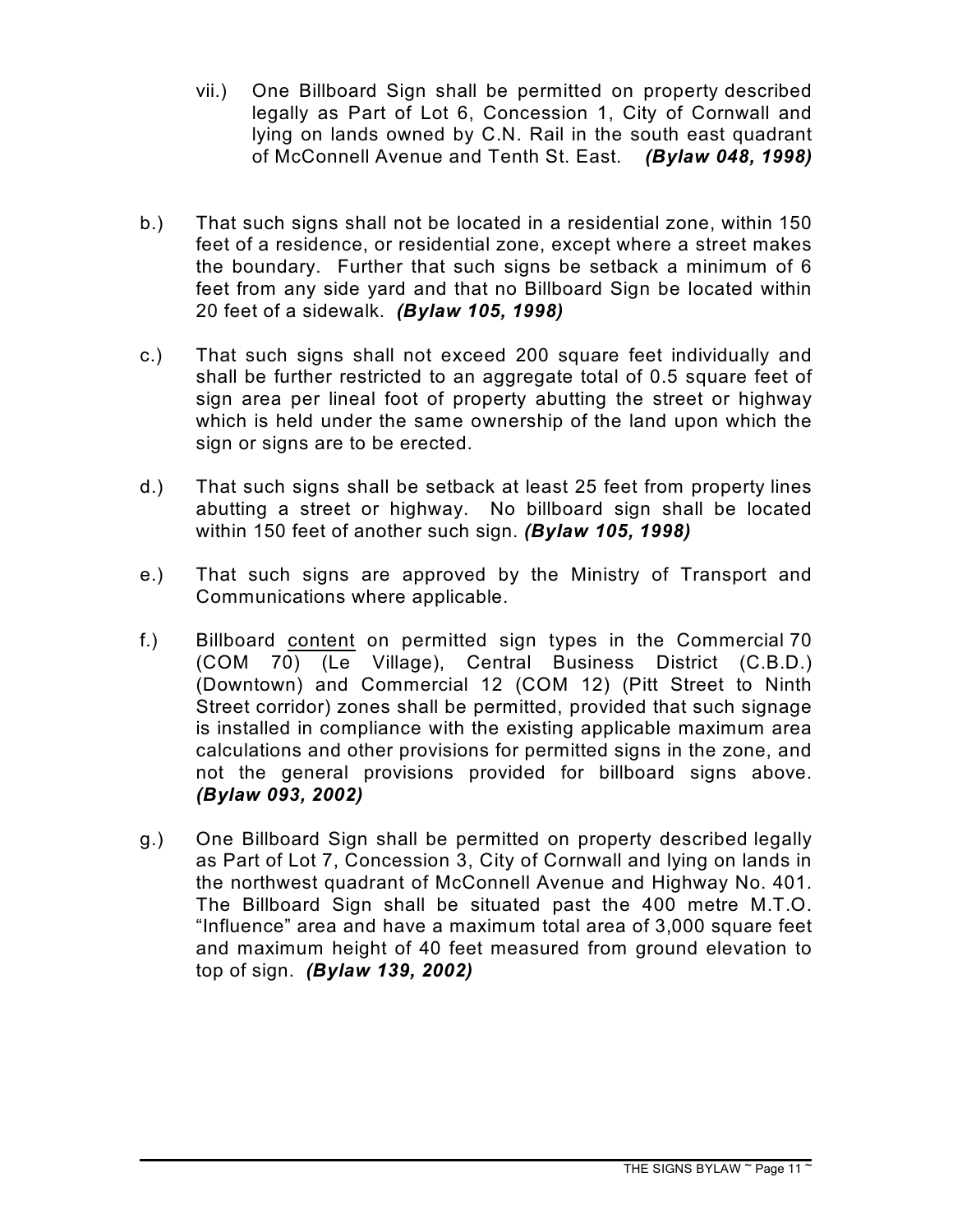- h.) One Billboard Sign shall be permitted on property described legally as Part of Lot 12, Concession 3, City of Cornwall, and lying on lands on the east side of Brookdale Avenue, north of Highway No. 401. The Billboard Sign shall be situated past the 400 metres M.T.O. "influence" area and have a maximum total area of 300 square feet and maximum height of 25 feet measured from ground elevation to top of sign. *(Bylaw 172, 2002)*
- I.) Billboard content on permitted sign types in the Commercial 70 (COM 70) (Le Village), Central Business District (C.B.D.) (Downtown) and Commercial 12 (COM 12) (Pitt Street to Ninth Street corridor) zones shall be permitted, provided that such signage is installed in compliance with the existing applicable maximum area calculations and other provisions for permitted signs in the zone, and not the general provisions provided for billboard signs above. *(Bylaw 093, 2002)*
- j.) The Billboard Sign located on Part of Lot 3, Registered Plan No. 265, located west end of Vincent Massey Drive be permitted to remain. *(Bylaw 167, 2002)*
- k.) One Billboard sign shall be permitted on property described legally as Part of Lot 7, Concession 1, more particularly Part 2 on Plan 52R-3058 and municipally known as 933 Marlborough Street North, City of Cornwall. The Billboard Sign shall be situated on the existing (8'x12') sign panels at the north face of the building no greater than (8' x 12') 96 sq.ft. Any lighting of the sign must not cause glare and hazards to traffic.

*(Note: Bylaw 139, 2002 originally had an item number as f.). This was already previously used by an Amendment under Bylaw 093, 2002 and, therefore, for the purposes of this text it will be known as item g.).*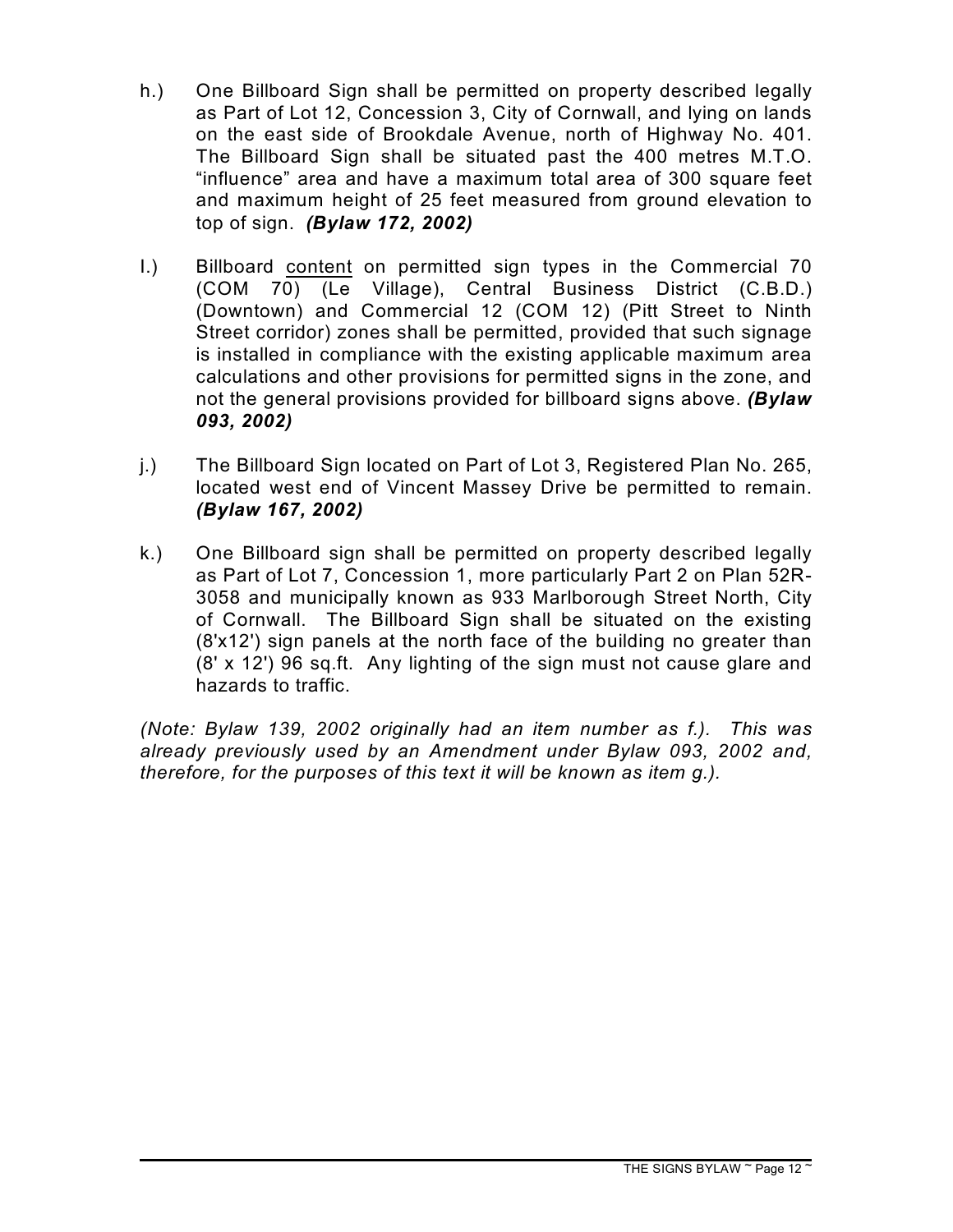#### **2. Real Estate Signs**

Temporary non-illuminated real estate signs for selling or renting the property on which it is placed, limited to an aggregated total of:

- a.) 8 square feet in area within 10, 20, and 30 residential zoning.
- b.) 32 square feet in area within all other zones.

#### **3. Construction Signs**

Temporary architect's, engineer's or contractor's signs located on the premises during construction or demolition.

#### **4. Directional Signs**

Signs to direct on premise vehicle or pedestrian traffic provided that they are located on private property, are no greater than 5 square feet in area individually and bear no commercial advertising except a company logo.

#### **5. Subdivision Signs**

Signs and gateways identifying an entrance to particular subdivision shall be permitted provided that their location and design is approved during review of the subdivision plan consistent with Section 51 of the Planning Act, R.S.O. 1990.

In developed subdivisions, such signs shall be approved or denied by Council.

#### **6. Projecting Signs**

#### **"Le Village B.I.A & Downtown B.I.A."** *(Bylaw 140, 06)*

Projecting signs over public property shall also be permitted in the Le Village Business Improvement Area and Downtown B.I.A. as amended from time to time. Such signs must conform to the following design regulations: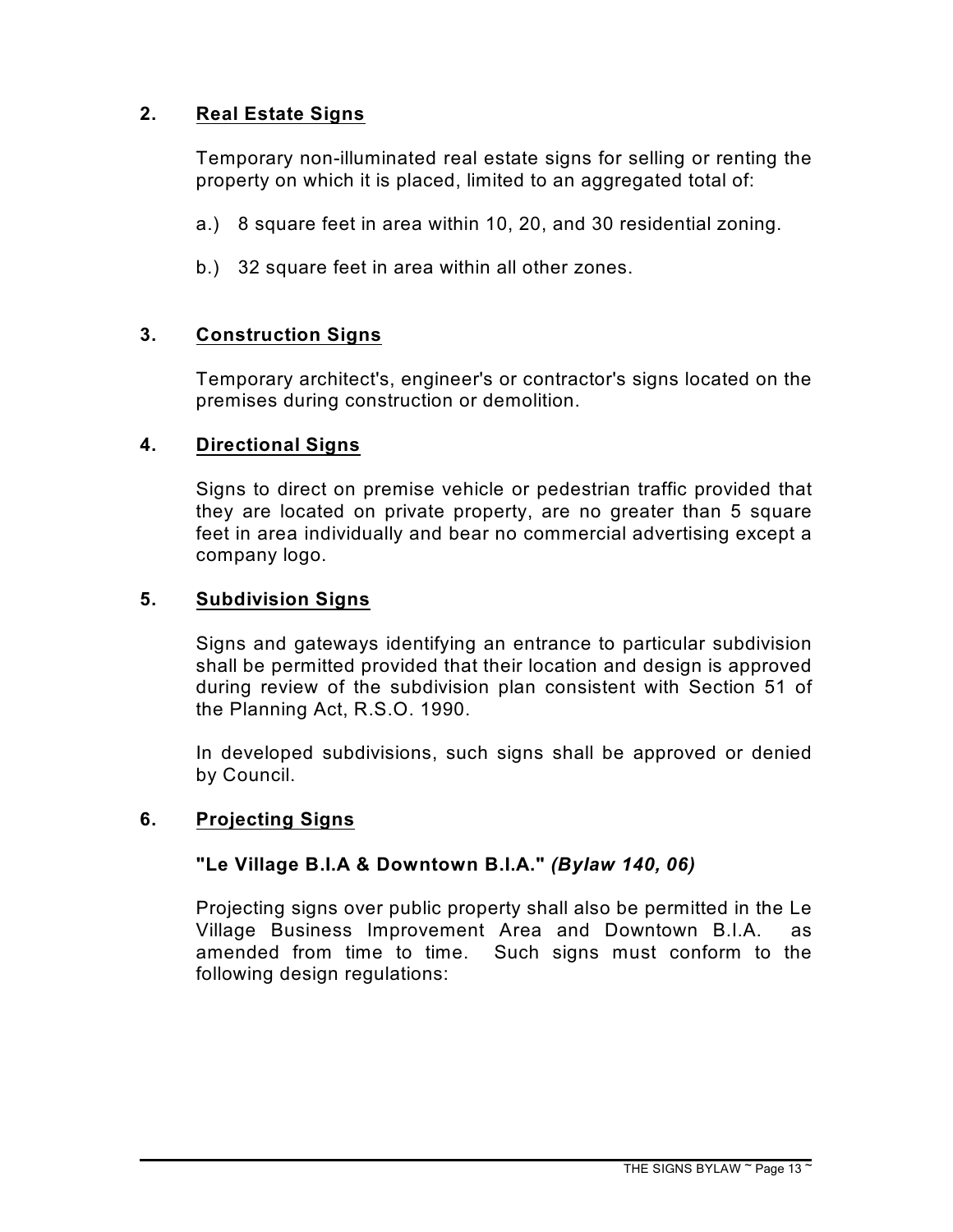Non-illuminated, non-luminous signs may be erected so as to overhang a City sidewalk or other public pedestrian walkway provided:

- a.) The maximum area of the sign is 4 square feet and no greater than 3 feet in width or height.
- b.) The minimum setback from a curbline shall be 3 feet and the minimum setback from a hydro pole, streetlight or similar obstruction shall be 5 feet.
- c.) No sign shall project more than 3 feet from the building, and more than 3 feet over public property.
- d.) No portion of any sign shall be less than 9 feet above the surface elevation.
- e.) No more than one projecting sign is permitted per ground floor business use.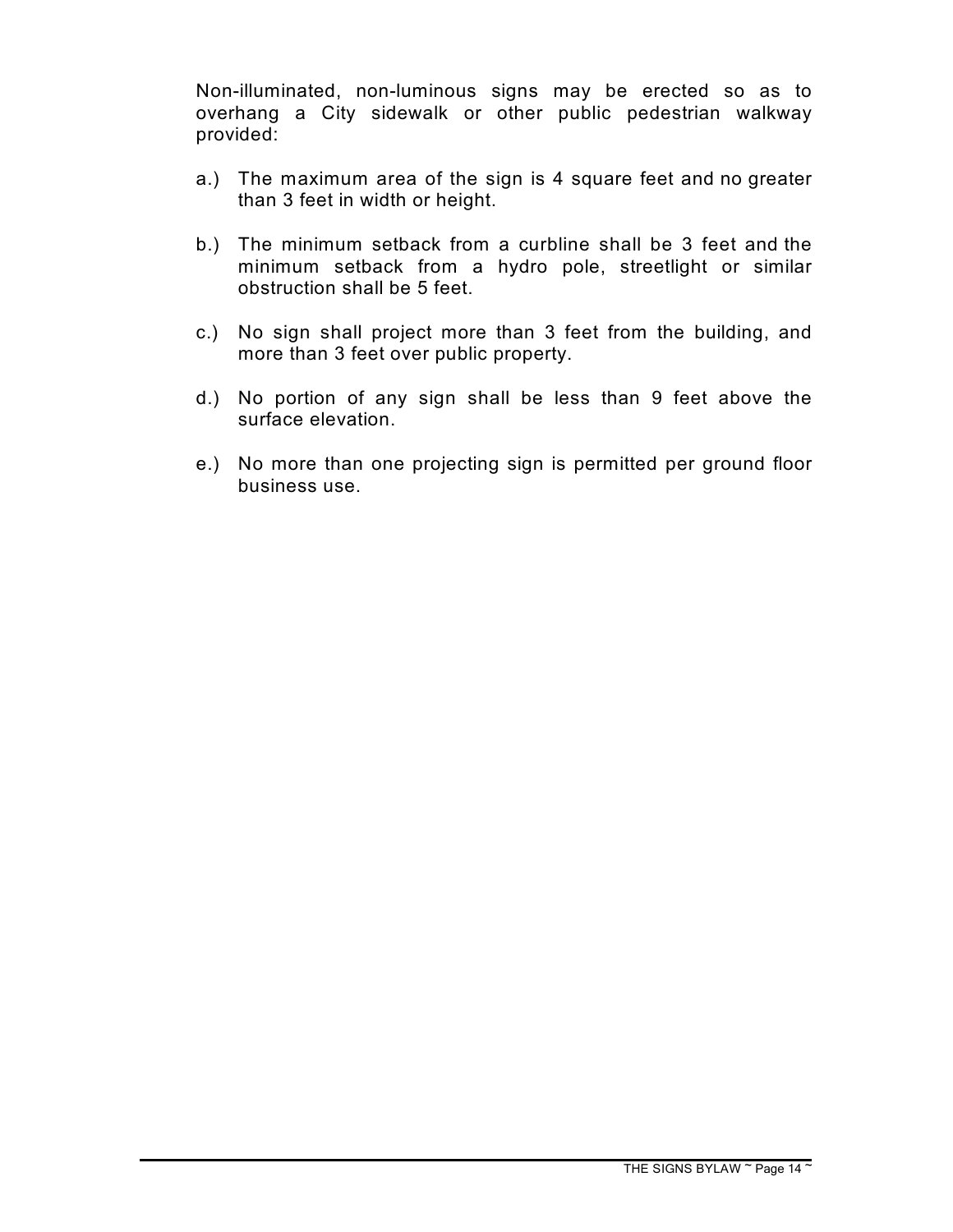# RESIDENTIAL AND INSTITUTIONAL ZONES

#### **"Residential 20, 30, 40, and 50" and "Institutional 10"**

- 1. Only the following are permitted:
	- a.) One fascia sign not more than 2 square feet in area identifying the office of a physician or dentist.
	- b) Identification sign or notice board for a church, school, hospital or community centre.
	- c.) One sign to identify a building by name only, provided that the building contains 4 or more living units.
- 2. Signs in (b.) and (c.) above shall be restricted to:
	- I.) Fascia Signs
	- ii.) Freestanding Signs
	- iii.) Signs shall not exceed 15 square feet in area and in the case of freestanding signs they shall be placed not closer to the street than the required setback for building required by Bylaw 751-69 as amended.

#### **"Residential 10, 15"**

- 1. Only the following signs are permitted:
	- a.) One fascia sign not exceeding 2 square feet in area identifying the name of a physician or dentist occupying the premises.
	- b.) Identification sign or notice board for a church, school, hospital or community centre. Such signs shall be restricted to:
		- I.) Fascia Signs
		- ii) Freestanding Signs
		- iii) Signs shall not exceed 15 square feet in area and in the case of freestanding signs they shall be placed not closer to the street than the required setback for building required by Bylaw 751-69 as amended.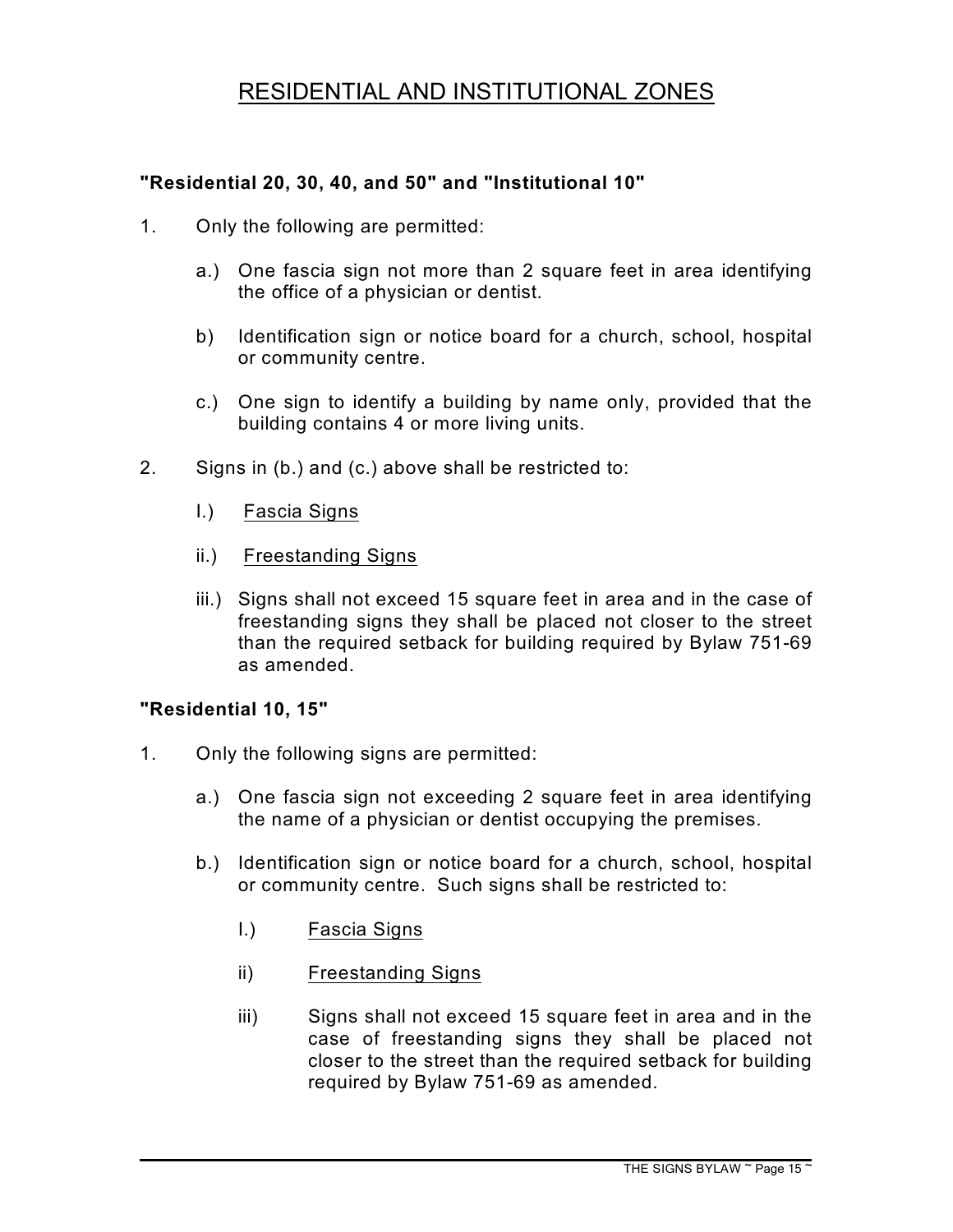# COMMERCIAL ZONES

#### **"Commercial 10" and "Neighbourhood Commercial"**

- 1. Only the following signs are permitted:
- a.) Business identification signs, setting forth the name of the building, or the name, occupation or business of the owner or tenant. Such signs shall be restricted to:
	- I.) Fascia Signs, provided they shall not project more than 12 inches from the face of the wall, nor shall they project above the roof line.
	- ii.) Projecting Signs, restricted to signs suspended from the underside of a permanent protective canopy in front of shop windows.

#### **"Commercial 11, 12, 41, 42, 51, 70", "Central Business District", and "Community Commercial", "Highway Commercial"**

- 1. Only the following signs are permitted:
	- a.) Business identification signs, setting forth the name of the building, or the name, occupation or business of the owner or tenant. Such signs shall be restricted to:
	- I.) Projecting Signs
	- ii.) Fascia Signs
	- iii.) Freestanding Signs, not less than 6 feet from a property line abutting a street, and no greater than 30 feet in height.
- b.) Temporary Banners, which may advertise an event or occupation subject to general regulations in Schedule 'B'.
- c.) Projecting signs over the public right-of-way, in the Le Village B.I.A., as provided for in the general section.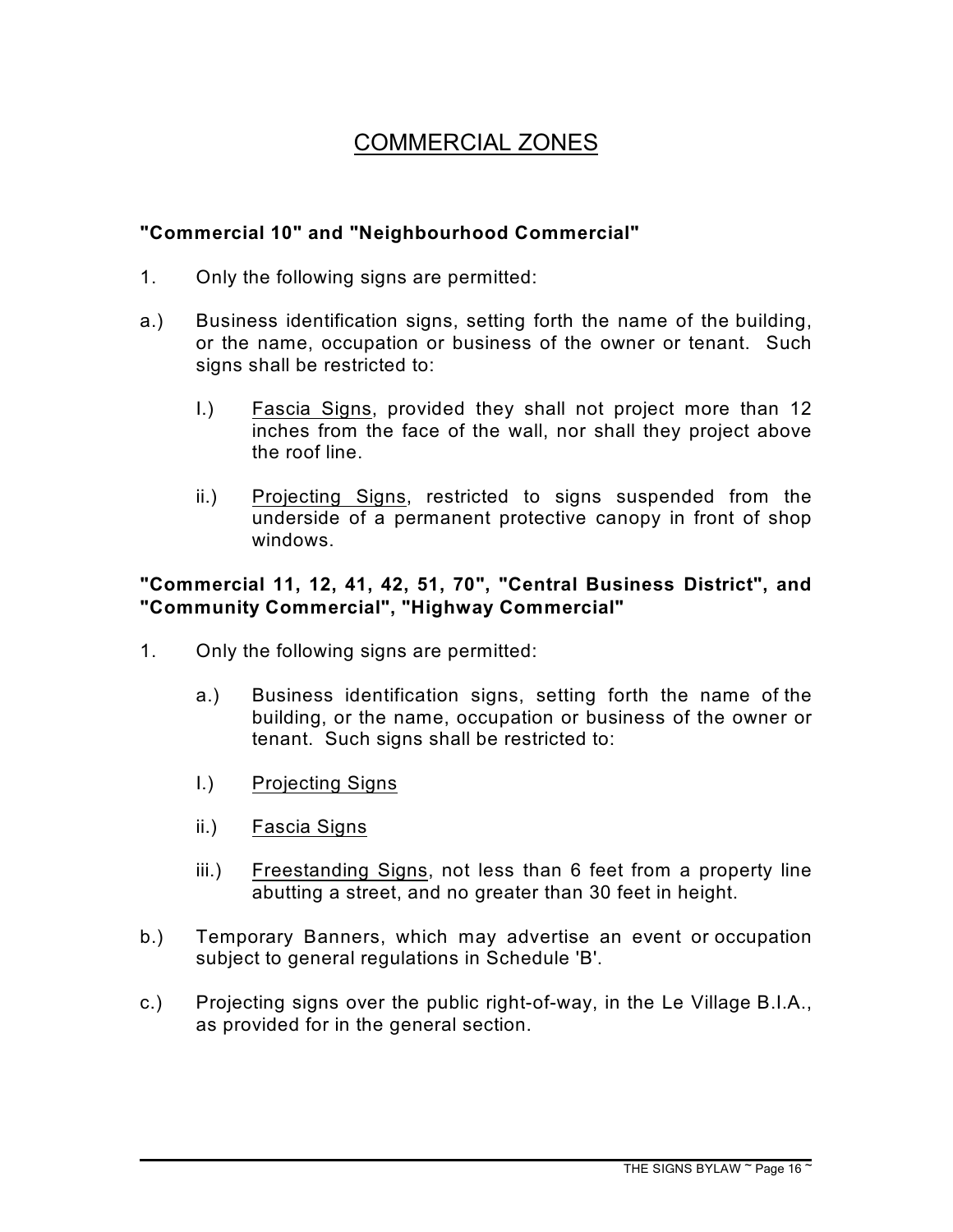Notwithstanding any other provisions of this Bylaw the following exceptions shall be permitted on Part of Lots 8 and 9, Concession 2, City of Cornwall lying at the north corner of Sydney and Ninth Streets and specific to the Canadian Tire Store development: *(Bylaw 152, 1995)*

I.) Freestanding Signs (Pylon and Directional)

-Maximum aggregate area of Freestanding Signs shall be 425 square feet;

-Maximum height of Pylon Sign shall be 33 feet;

ii.) Fascia Signs at Canopy

-Maximum Fascia Sign Area shall be 125 square feet;

iii.) Fascia Signs at C-Store

-Maximum Fascia Sign Area shall be 300 square feet.

#### **Shopping Centres (in applicable Commercial zones):** *(Bylaw 012, 1996)*

- 1. Only the following signs are permitted:
- a.) Business identification signs, setting forth the name of the building, or the name, occupation or business of the owner or tenant. Such signs shall be restricted to:
	- I.) Projecting Signs
	- ii.) Fascia Signs
	- iii.) Freestanding Signs, not less than 6 feet from property line abutting a street, no greater than 30 feet in height, and no greater in area than 1 square foot of sign area per 1 foot of lineal frontage abutting a street for the first 150 feet; 0.5 square feet additional sign area per 1 foot of lineal frontage abutting a street in excess of 150 feet.
- b.) Temporary Banners, which may advertise an event or occupation subject to general regulations in Schedule "B".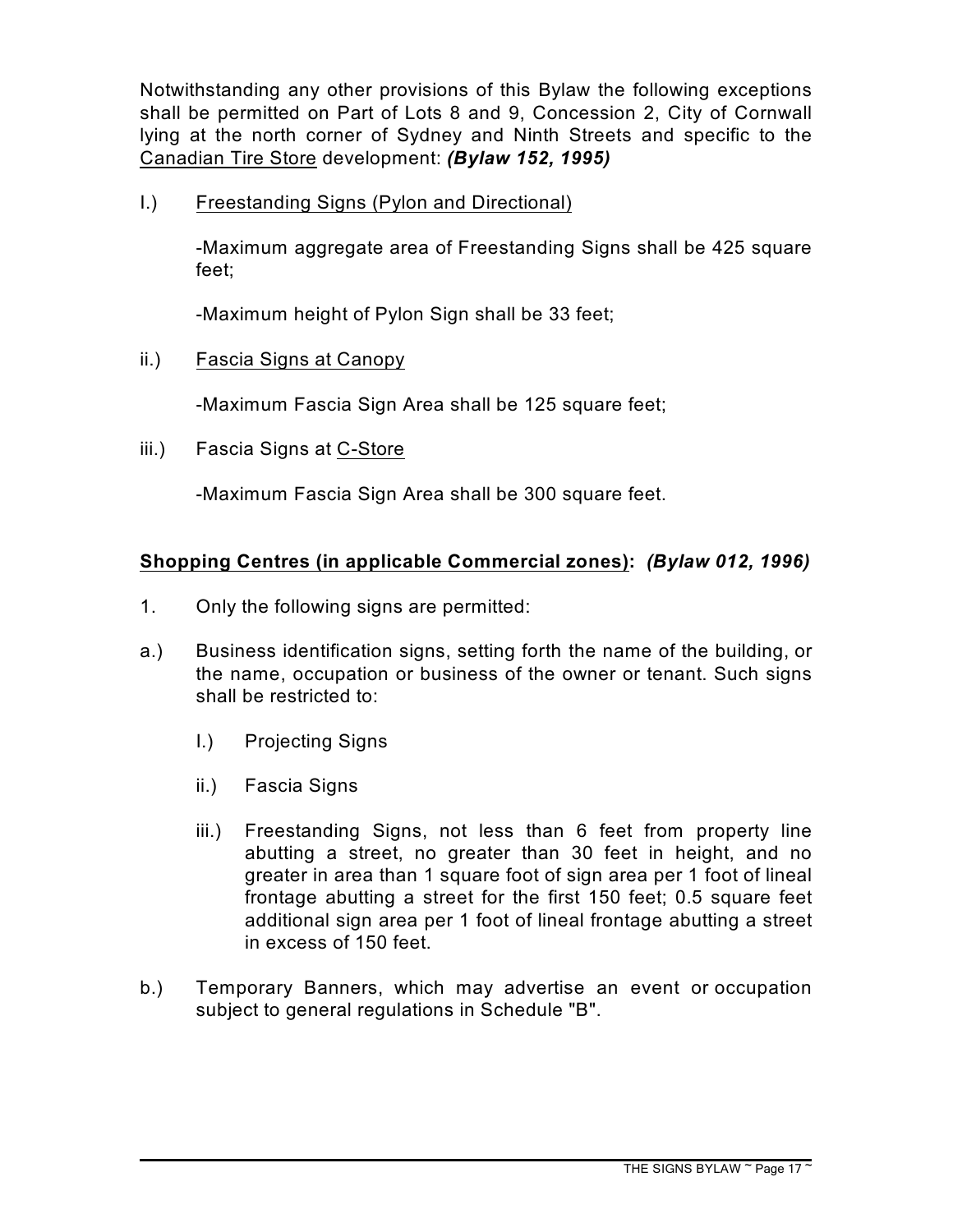#### **NOTE:**

A "Shopping Centre,"as defined in the City's Zoning Bylaw, shall mean one (1) or more multi-tenant buildings or a building complex containing retail establishments, complimentary commercial uses, and which is planned, designed, developed, managed and maintained as an integrated unit, sharing common elements such as parking areas and aisles, access points and driveways, indoor/outdoor malls, landscaping, unified architectural design elements and co-ordinated sign display. For the purposes of this Bylaw, a development shall be considered a shopping centre if it consists of at least six hundred (600) square metres of gross leasable area and at least 3 tenants/uses.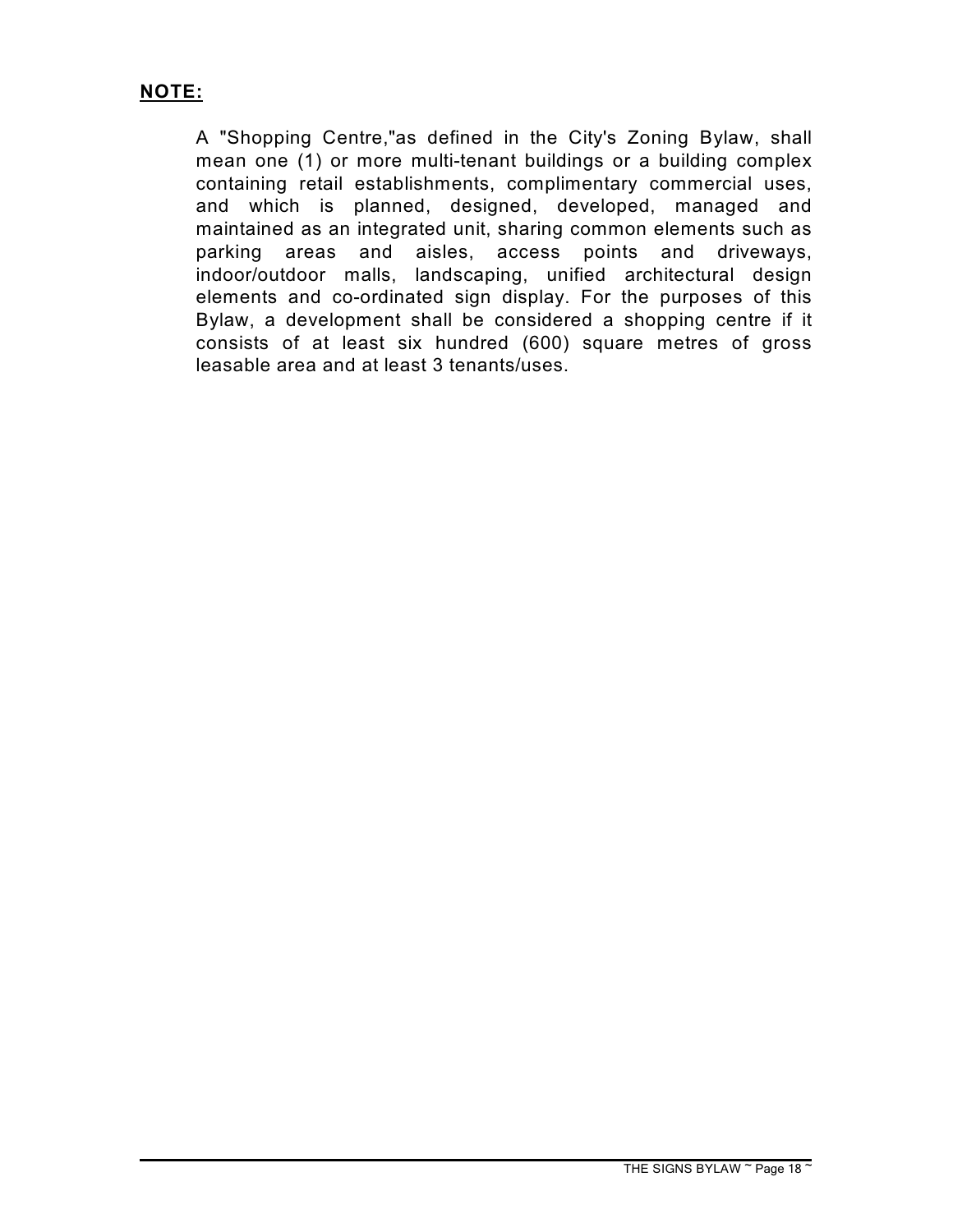# MANUFACTURING, INDUSTRIAL, AND AGRICULTURAL ZONES

#### **"Manufacturing 10, 20, 30, 40" and "Service Industrial"**

- 1. Only the following signs are permitted:
- a.) Business identification signs, setting forth the name of the building, or the name, occupation or business of the owner or tenant. Such signs shall be restricted to:
	- I.) Fascia Signs
	- ii.) Freestanding Signs, not less than 6 feet from a property line abutting a street, not greater than 200 square feet in area and not more than 25 feet in height.

#### **Rural Area (RA) and Prime Agricultural (PA)**

- 1. Only the following signs are permitted:
- a.) Signs which advertise goods or services manufactured or provided on the premises. Such signs shall be restricted to:
	- I.) Fascia Signs
	- ii.) Freestanding Signs, not less than 50 feet from a property line abutting a street. *(Bylaw 105, 1998)*
	- iii.) No sign shall exceed 160 square feet in area.

That the Billboards located on Part of Lot 3, Registered Plan 265 be permitted to remain on site. *(Bylaw 167, 2006)*

Notwithstanding any other provisions of this Bylaw a sign at 109 York Street shall be permitted. The maximum total area of freestanding signage shall not exceed 15 square feet and such signage shall not be illuminated in any fabric. *(Bylaw 194, 2001)*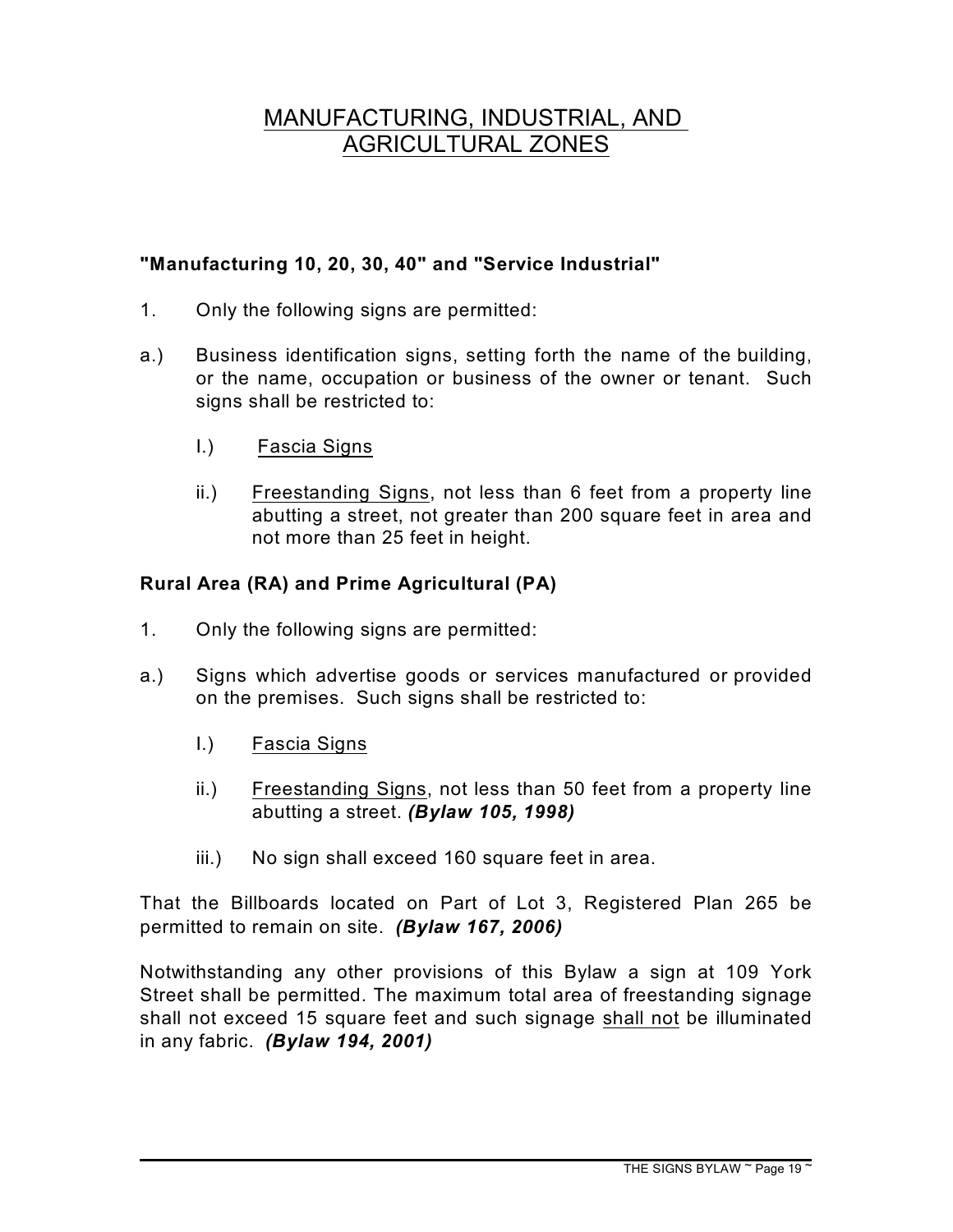# OPEN SPACE AND SPECIAL USES ZONES

#### **"Open Space 10"**

- 1. Only the following signs are permitted, except where otherwise permitted by Council:
- a.) Identification Signs, setting forth the name of a public building, park or playground. Such signs shall be restricted to:
	- I.) Fascia Signs
	- ii.) Freestanding Signs
- b) Identification Signs or Notice Boards for a library or Community hall. Such signs shall be restricted to:
	- I.) Fascia Signs
	- ii.) Freestanding Signs, provided they are not more than 15 square feet in area, and located not closer to the street than the required setback for buildings required by Bylaw 751-69 as amended.

#### **"Special Uses 20"**

- 1. Only the following signs are permitted:
- a.) Business identification signs, setting forth the name of the building, or the name, occupation or business of the owner or tenant. Such signs shall be restricted to:
	- I.) Fascia Signs, provided, such signs shall not project more than 12 inches from the face of the wall, nor shall they project above the roof line.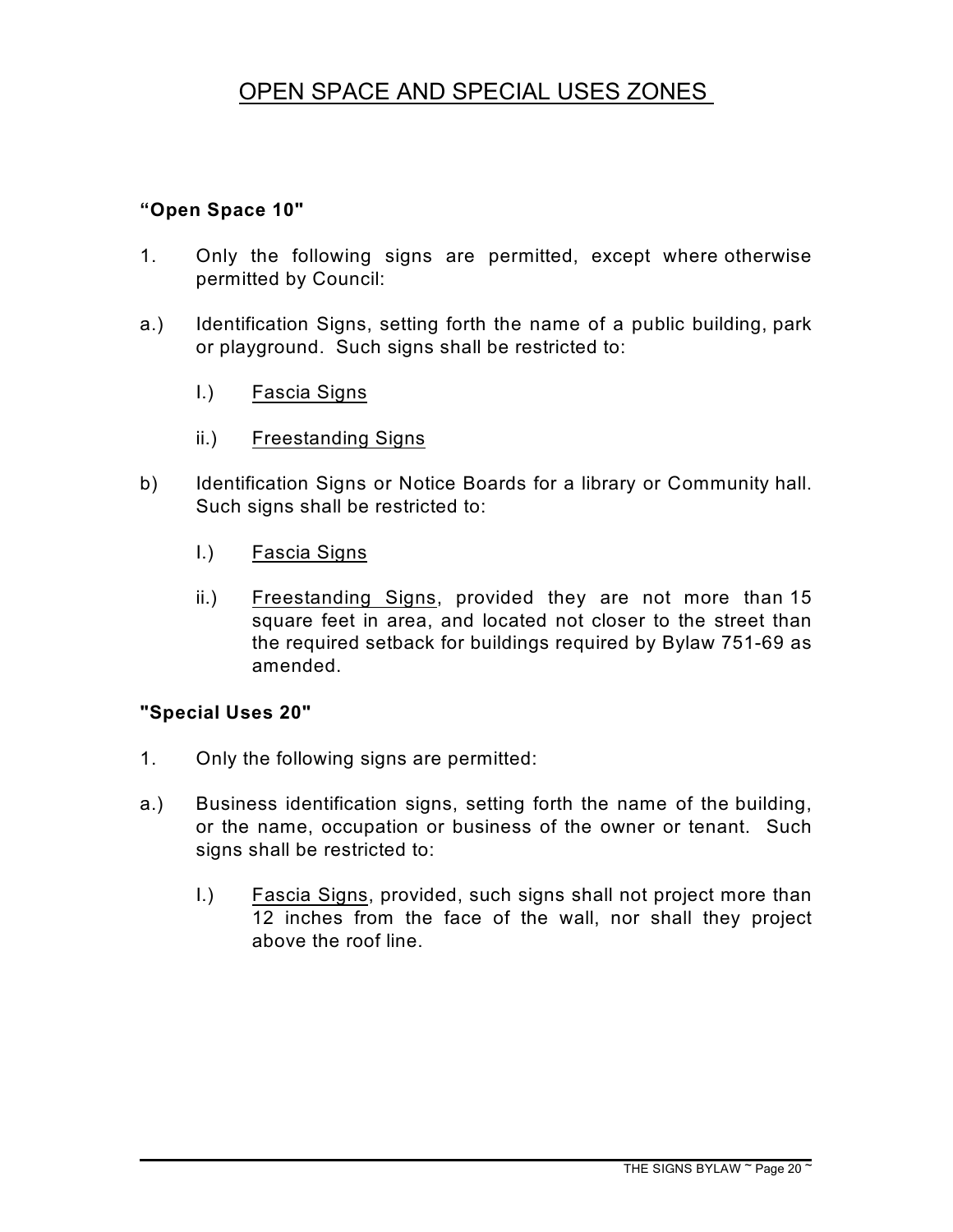ii.) Freestanding Signs, provided, such signs are set back at least 6 feet from the property line abutting a street. No signs shall have an area greater than 20 square feet and shall not be greater than 6 feet in height.

Notwithstanding any other provisions of this Bylaw a sign at 109 York Street shall be permitted. The maximum total area of freestanding signage shall not exceed 15 square feet and such signage shall not be illuminated in any fabric. *(Bylaw 194, 2001)*

Notwithstanding any other provision of this Bylaw, a Freestanding Sign at 614 Second Street East shall be no greater than 15 square feet and shall not be illuminated. *(Bylaw 99, 2003)*

#### **"Special Uses 99"**

Proposed signing by owners or tenants shall be submitted to Council for approval.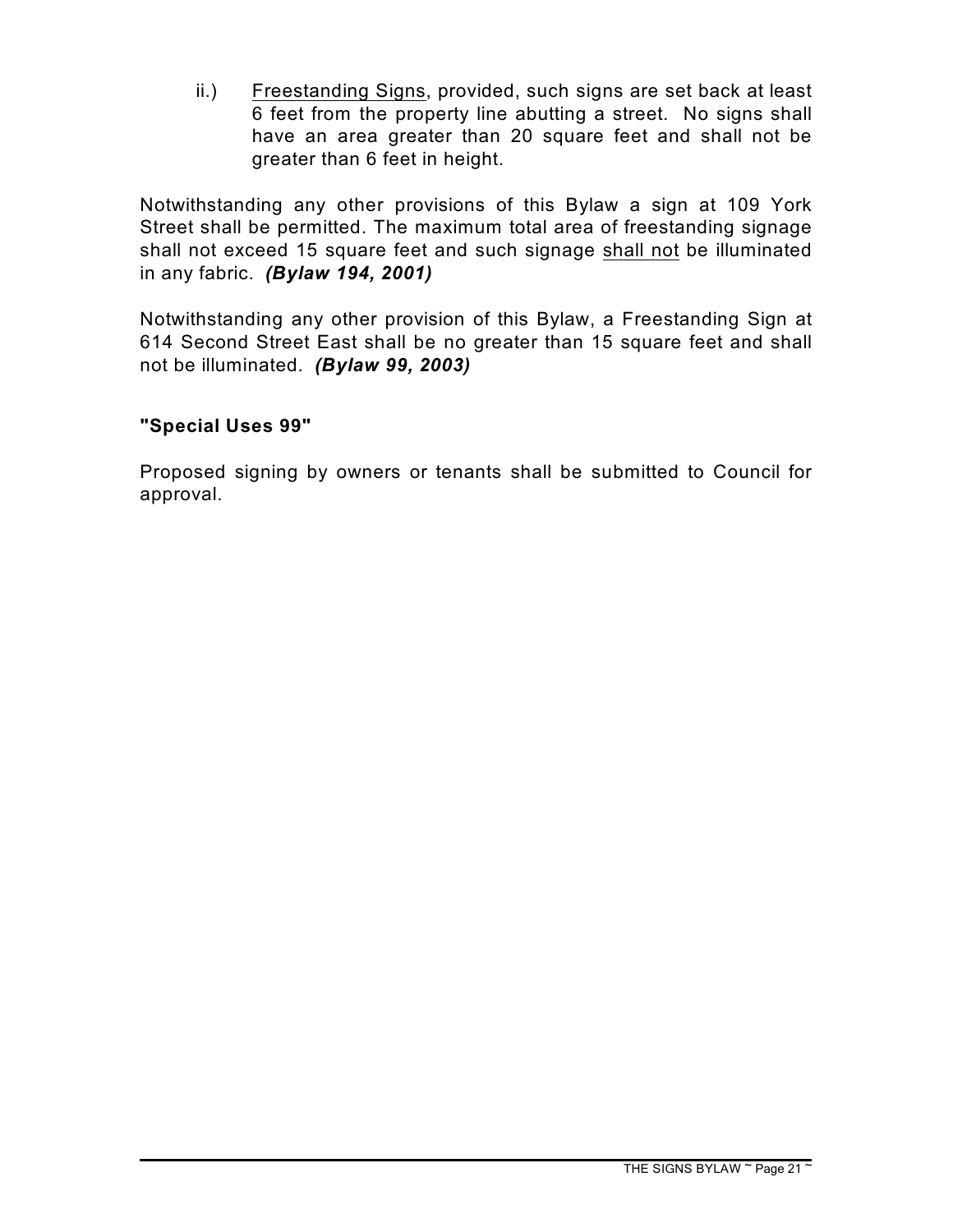# SCHEDULE 'B' OF THE SIGNS BYLAW

**Containing the General Regulations**

*Governing Erection of Signs, and Other Advertising Devices, and the Posting of Notices on Vacant Lots*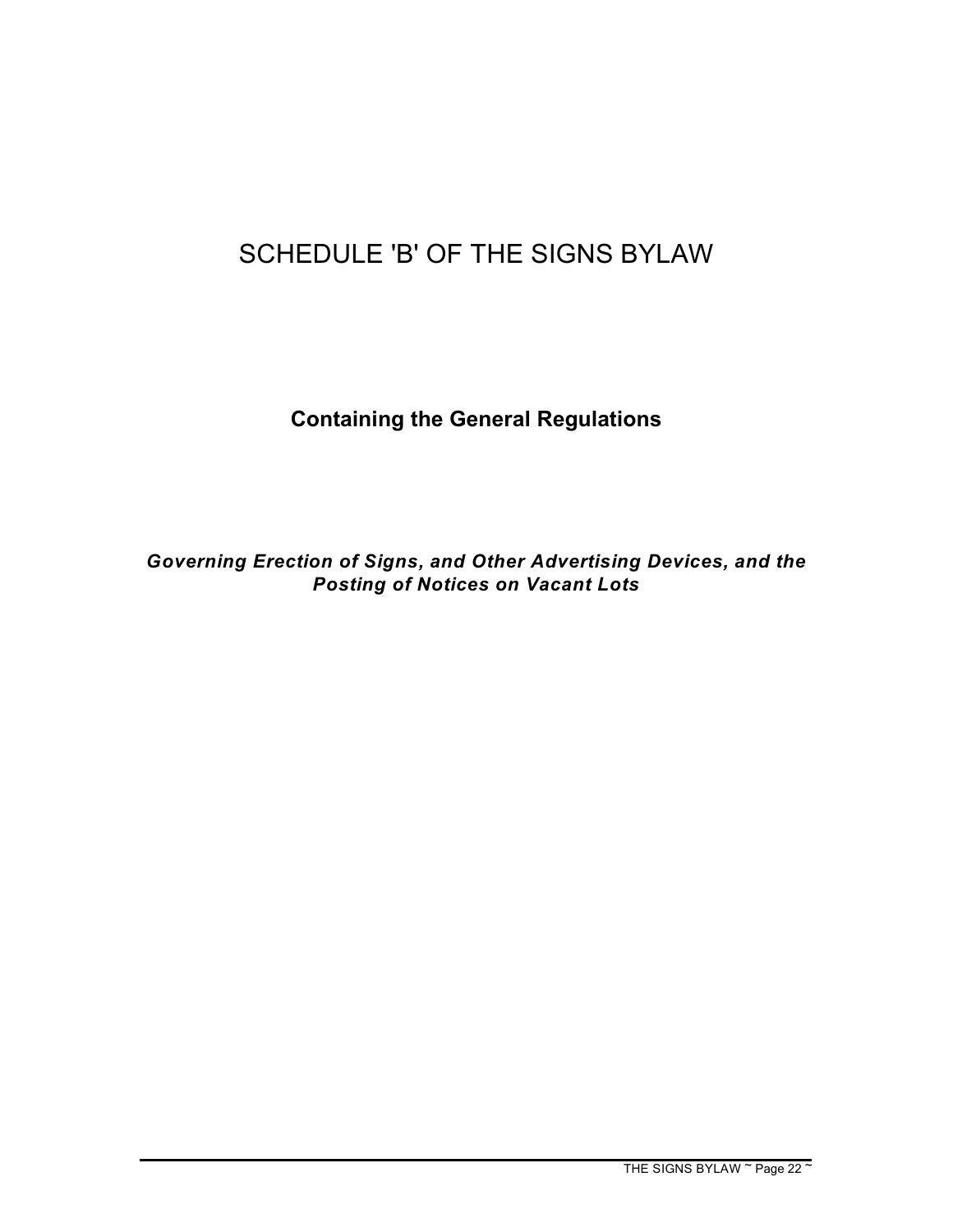# SCHEDULE 'B' OF THE SIGNS BYLAW

#### **General**

- a.) No sign shall be erected in such manner that any portion of its surface or supports will interfere with the use of any fire escape, exit, window, standpipe, ventilator, door, stairway, passageway, sidewalk or street.
- b.) All signs and other structures regulated by this part shall be maintained in a safe condition of repair.
- c.) No person shall erect or maintain any signs or other structure regulated by this part in such a manner that in the opinion of the Traffic Engineer it is likely to interfere with, confuse or mislead street traffic, or divert attention from traffic signs or signals or screen same.
- d.) Except as herein provided, no person shall erect any sign on any road allowance, highway, street, or municipally owned property without the expressed approval of the Council given by a resolution thereof.
- e.) No person shall attach a sign to a tree or place a sign on or against a tree.
- f.) No person shall place a sign on a fence, boarding or barricade except the **owner of the land** who may place signs thereon to indicate the name of the contractors working on the premises, the access or non-access permitted to the place of business or the nature of the business being conducted thereon.

#### **Design and Materials**

Except as otherwise provided Flashing Signs and animated signs shall not be permitted in the City of Cornwall. For the purposes of this section, animated or flashing signs shall be defined as:

Signs which incorporate in any manner any flashing or moving illumination which varies in intensity or which varies in colour or other apparent visible movement achieved by electrical pulsations.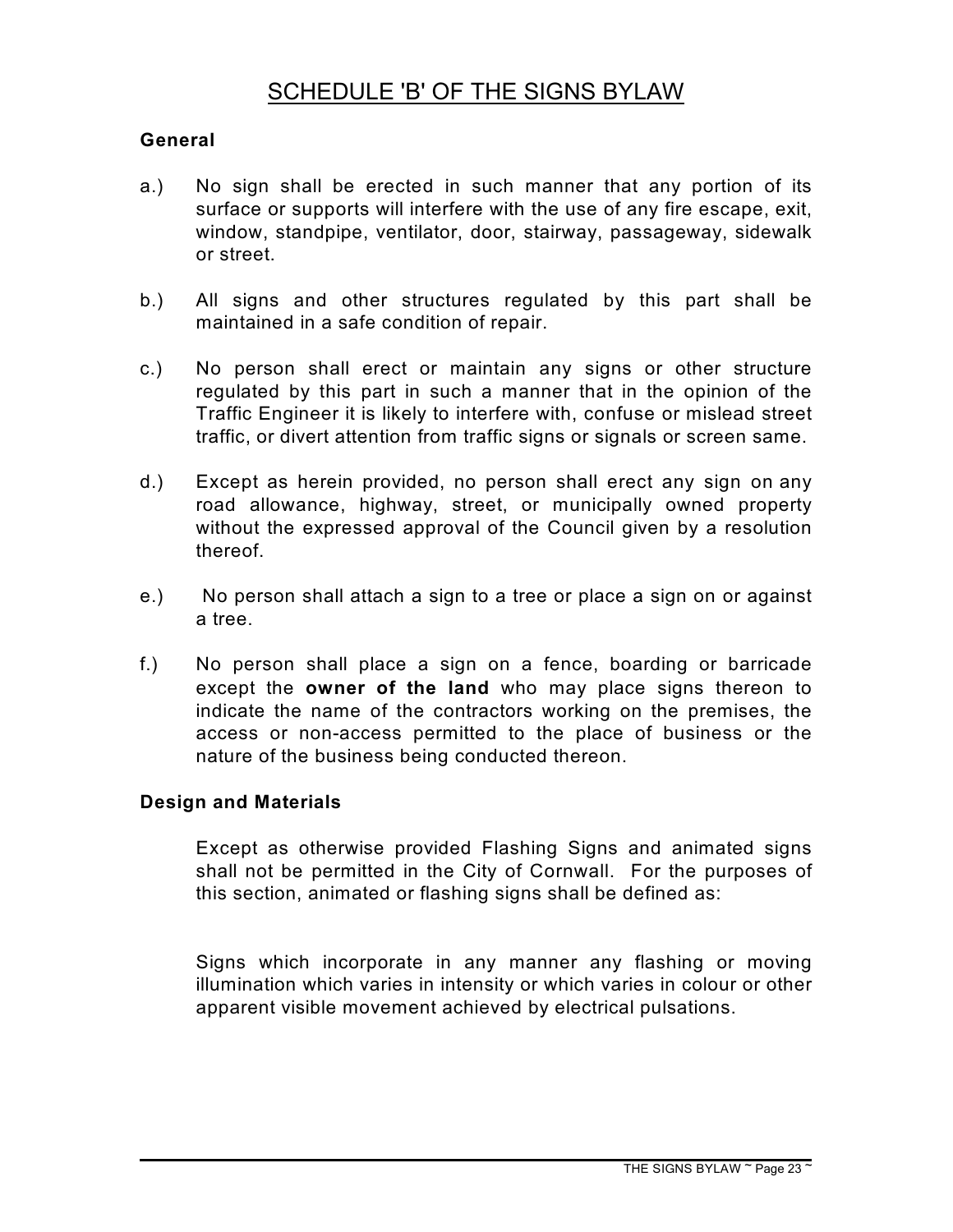Electronic Message Board which provide various messages including but not limited to time, temperature, and advertising information, are permitted in all Commercial zones except Neighbourhood Commercial zones. The Electronic Message Board must be installed as part of a legally permitted freestanding sign. The Electronic Message Board shall not exceed 50% of the total freestanding area. The installation of the Electronic Message Board must be approved by the Traffic Engineer so as not to cause a traffic hazard. *(Bylaw 105, 1998)*

The design and materials used for all signs to be erected within the City of Cornwall shall conform to the requirement of Section 3 of the Ontario Building Code.

#### **Clearance and Locations**

No sign shall be erected, constructed or maintained if such sign is located so that any portion of a sign is closer to a telephone wire or cable or the wire or the cable of any other communication company than as follows:

- a.) cable or wire above or below sign 4 feet
- b.) cable at side of sign 4 feet
- c.) wire at side of sign 2 feet unless the approval of the responsible telephone or other communication company has been obtained.

No sign shall be located so that any portion is closer to a primary conductor of electricity than 5 feet, closer to a secondary conductor of electricity than 3 feet, or close to any electric power pole or supporting guy wire than 6 feet unless the approval of the Public Utilities Commission has been obtained.

#### **Safety and Maintenance, and Illegal Sign Location**

No sign in the City of Cornwall shall be constructed or maintained if such sign has corners, edges or projections which in the opinion of the Chief Building Official are likely to cause injury.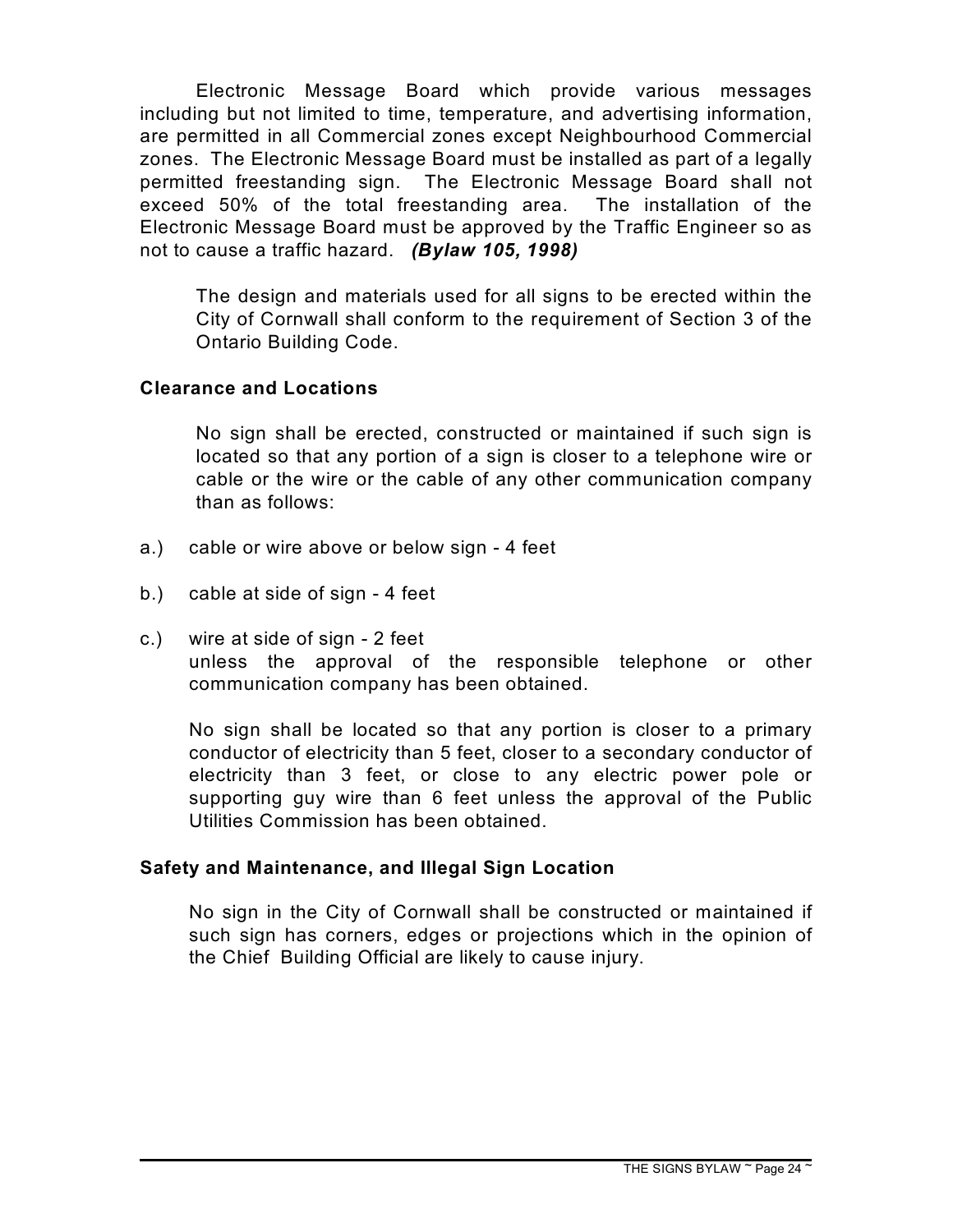Where, in the opinion of the Chief Building Official, any sign or advertising device is in a dangerous or defective condition, the said Chief Building Official shall notify the owner, lessee or agent of the premises upon which sign or advertising device is located, forthwith to remove such sign or advertising device or to place such sign or advertising device in a proper state of repair.

Upon receipt of such notice from the Chief Building Official, the owner, lessee or agent of such premises shall at once proceed to repair or remove such sign or advertising device, provided that if the owner, lessee or agent of such premises fails to repair or remove such sign or advertising device, the authority having jurisdiction may have such sign or advertising device removed or such repairs made thereto as he deems necessary, the cost of which shall be recoverable in the same manner as taxes on assessment.

The owner, lessee or agent of the premises upon which any sign or advertising device is located, shall maintain or cause such sign or advertising device to be maintained in a proper state of repair.

#### **Freestanding Signs**

Where the height of freestanding signs is not specified elsewhere in this Bylaw, signs shall not be at a greater height than 35 feet above street level.

Where the setback of freestanding signs is not specified elsewhere in this Bylaw, they shall be setback a minimum distance of 6 feet from all street lines.

Where the area of freestanding signs is not specified elsewhere in this Bylaw, the aggregate area of all freestanding signs (exclusive of on-site traffic direction signs) on any one property shall not exceed 1 square foot of sign area per 1 foot of lineal frontage abutting a street to a maximum of 200 square feet. Provided that this maximum shall not apply to Billboard Signs.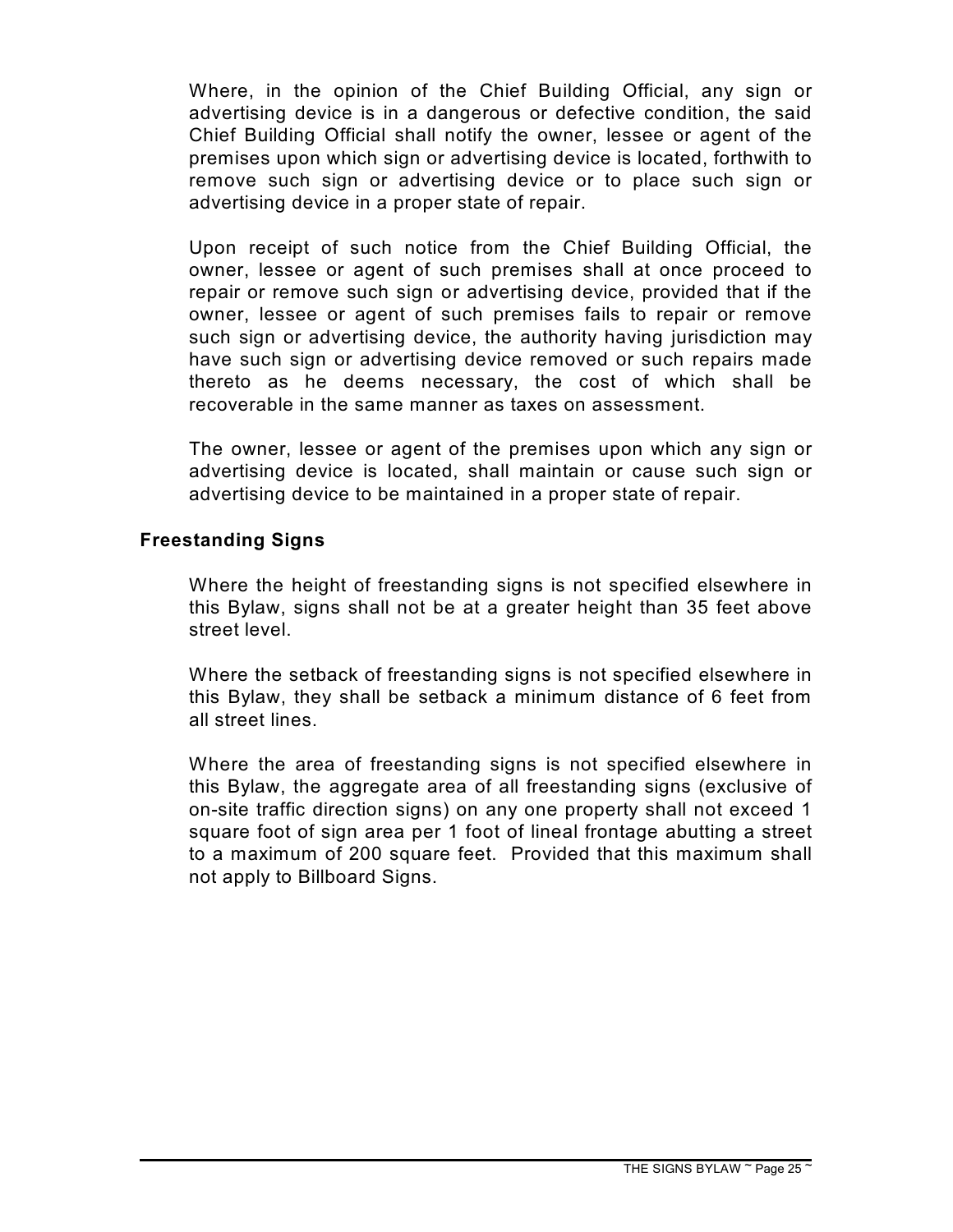#### **Fascia Signs**

No fascia sign shall project to a distance of more than 3 inches on a public thoroughfare when the height of the lowest part of the sign is less than 8 feet above grade; nor more than 12 inches when the lowest part of the sign is 10 feet or more above grade.

Unless otherwise prohibited, no fascia sign shall extend above the roof or parapet of the building more than  $\frac{1}{3}$  of the height of the sign unless a steel "A" frame is provided. The parapet shall be braced to assist in supporting the sign and the part of the signs above the parapet or roof shall be braced to the main roof structural members. Such bracing shall be done in a manner satisfactory to the Chief Building Official.

Where the area of Fascia Signs is not specified elsewhere in this Bylaw, the Fascia Sign or signs shall not cover more than 15% of the building face or structure face on which it is placed. Where such building face is not located directly adjacent to the street, the face that is adjacent to the street shall be used for calculation purposes. For calculation purposes the building face(s) adjacent to all streets shall be applicable. *(Bylaw105, 1998)*

When Fascia Signs are installed in multiple tenancy buildings (two or more), it is the responsibility of the owner/manager of the property to divide the allocated 15% appropriately to the tenants and provide the necessary calculations for permit purposes. *(Bylaw105, 1998)* 

#### **Projecting Signs, except as provided for in the 'Le Village B.I.A.' and 'Downtown B.I.A.'**

Signs projecting from a building or structure shall not project beyond a point being 6 inches in from a line drawn perpendicularly upward from the property line abutting in street.

Swinging Signs shall be suspended only by approved methods and materials as specified in CSA Specifications for Hanging Equipment.

Where the area of projecting signs is not specified elsewhere in this Bylaw, no projecting sign shall be greater than 16 square feet in area.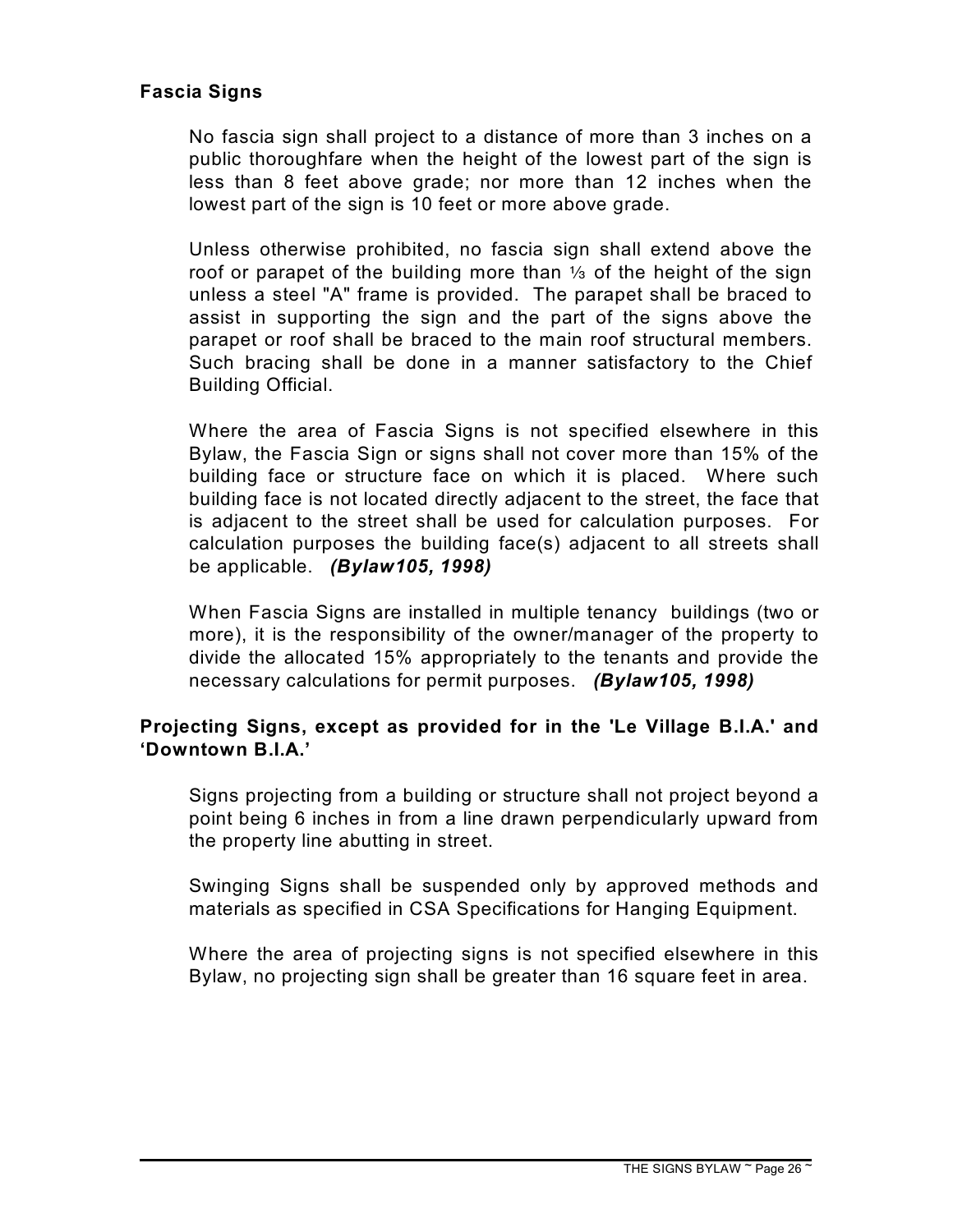#### **Architecturally Integrated Signs (Which are part of a roof or building)**

Notwithstanding the prohibition of roof signs, a sign which is an integral part of a roof treatment or integrated architectural design of a building is permitted provided that the sign(s) and supports shall appear to be an integral and architectural part of the building or roof. Such signs will be considered as a Fascia Sign(s) and meet all other requirements for Fascia Signs.

#### **Awnings**

The provisions of this Bylaw applies to Awnings**.**

Awnings shall not extend closer than 2 feet of a line drawn perpendicularly upward from the curb lines.

No Awnings shall be less than 7 feet above sidewalk level.

Awnings shall be kept free at all times of excessive snow, ice and water.

#### **Temporary Cloth or Banner Signs**

Every Temporary Cloth or Banner Sign placed on a building shall be strongly constructed and securely attached flat against the building with rope or guy wires and shall be removed as soon as torn or damaged.

No Temporary Banner or Cloth Sign shall be strung across any street without the approval of the City Council which approval shall be given or refused by a resolution thereof. No Cloth or Banner Sign shall be constructed of, or supported by, any metallic or other material that is capable of conducting electricity**.**

No Temporary Cloth or Banner Sign shall be left in place more than 30 consecutive days without the approval of Council.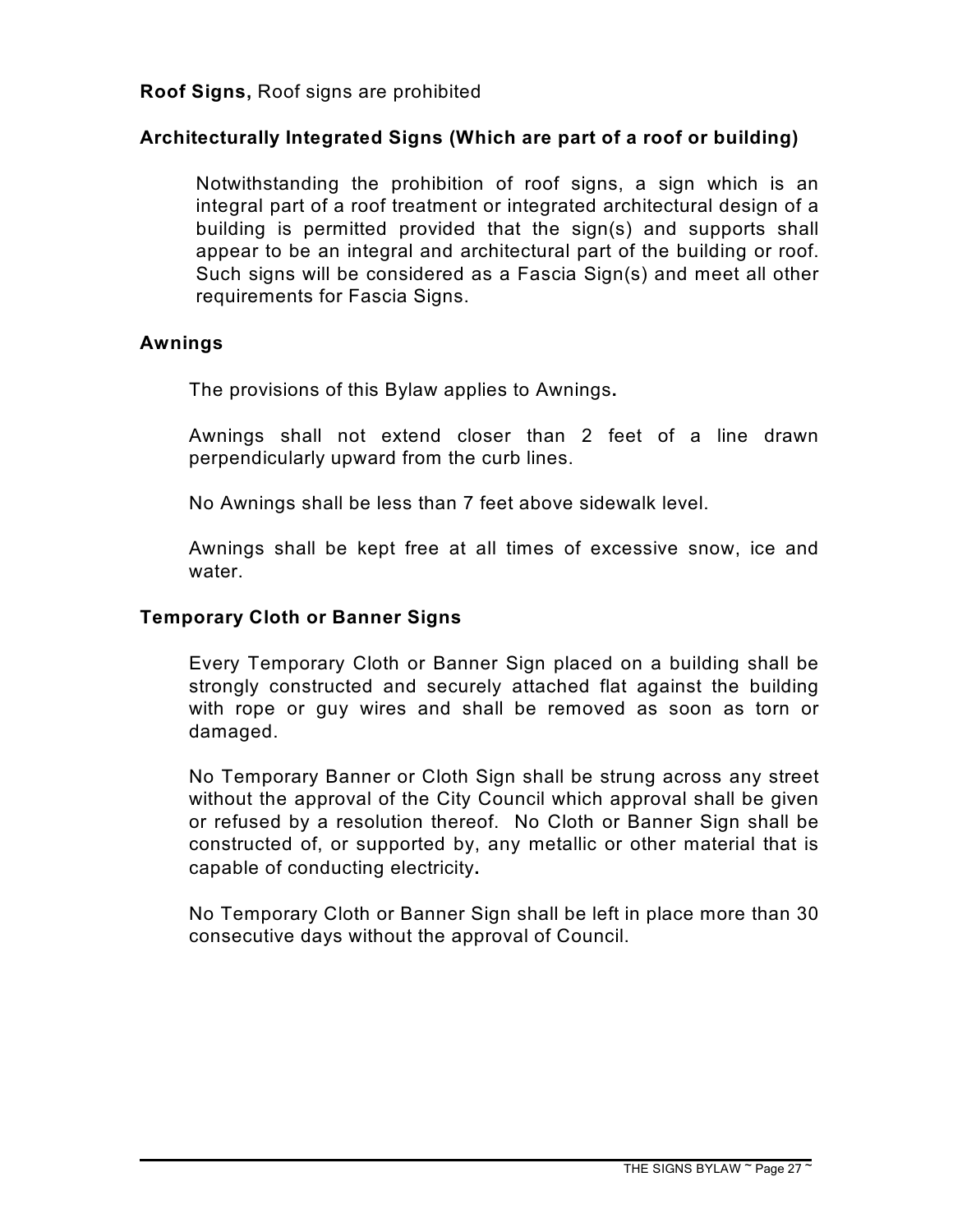#### **Sign Area**

Sign area shall be calculated as the area of the smallest triangle, circle or semi-circle which can wholly enclose the surface area of the sign.

Signs may be single or multi-faced. Where area regulations are given they shall mean the area of one face of the sign. Signs that are dual faced therefore, may have double the one faced maximum area. In the case of multi-faced signs, the total area of all faces of the sign shall not exceed twice the area of the maximum for a one faced sign.

When signs or letters are attached to an architectural feature such as a building wall, fence, boundary wall or similar feature, and the sign is indistinguishable for that architectural feature, then the area shall be calculated as the area of the smallest triangle, rectangle, circle or semi-circle which can wholly enclose the letters or figures used in such sign.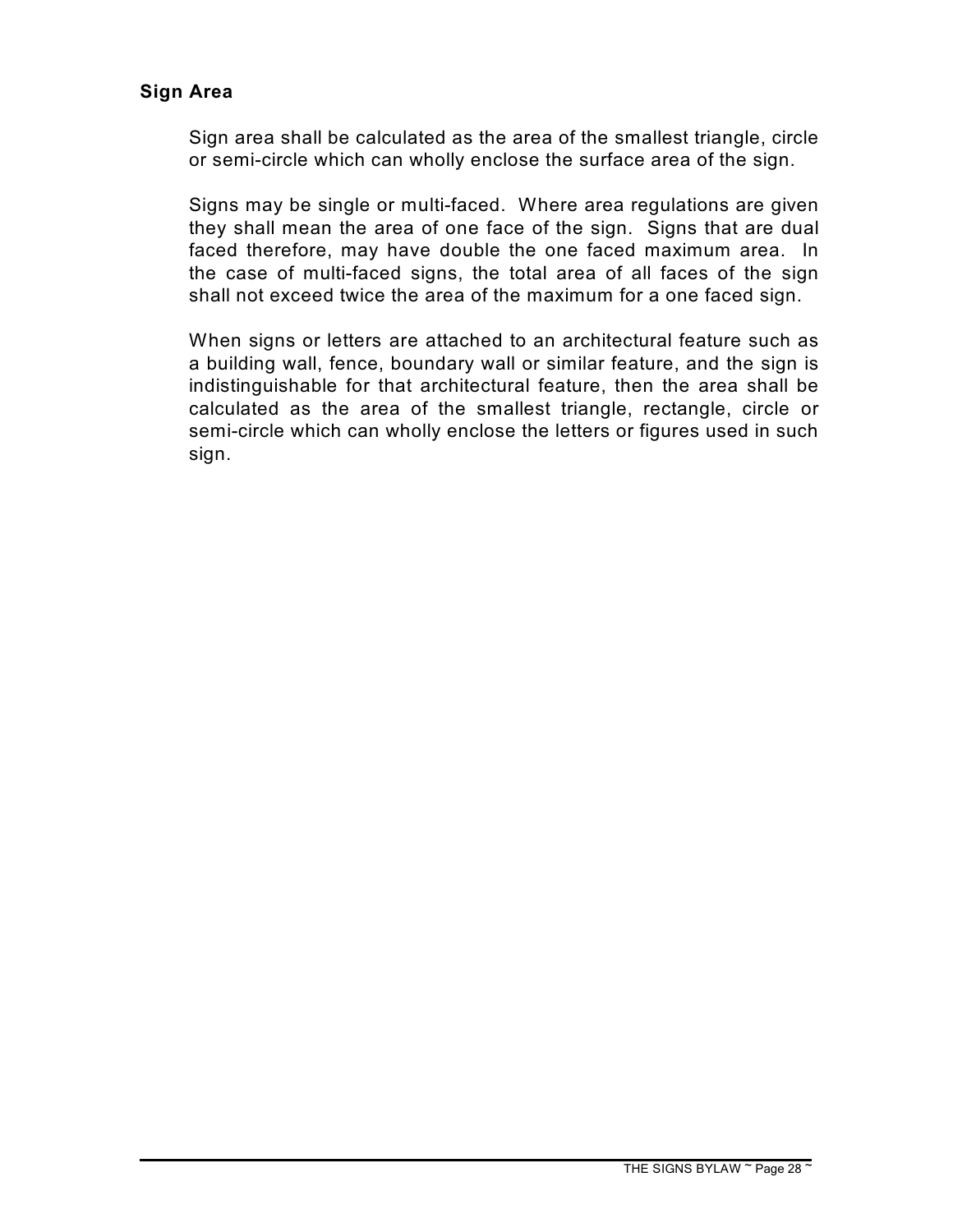# SCHEDULE 'C' OF THE SIGNS BYLAW

**Containing the** 

*Permit Fees*

**These Fees are Superseded by the Fees Established in the Building Bylaw (Bylaw 146, 2005)**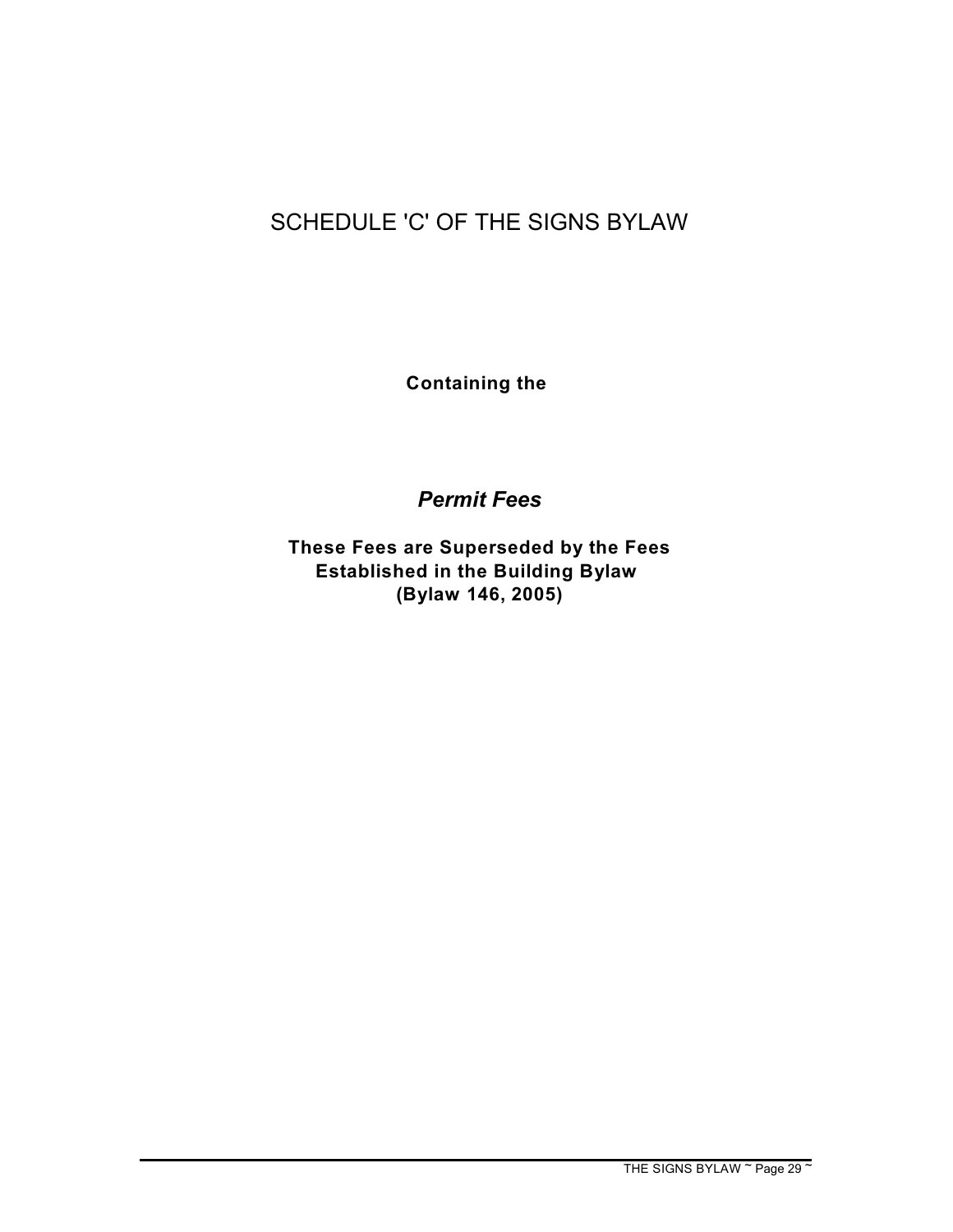#### **A.) Permits Fees based on Building Permit Fees**

#### **I.) Ground Signs, Fascia Signs, and Projecting Signs**

| <b>Value of Sign</b> | Fee                             |
|----------------------|---------------------------------|
| $$0.00 - $1000.00$   | \$50.00                         |
| \$1000.00 and over   | \$9.00/\$1000.00 over \$1000.00 |

Note: There is a minimum permit fee of \$50.00

#### **ii.) Awnings**

\$5.00 per Awning - maximum \$15.00 per building

#### **iii.) Cloth or Banner Signs**

\$10.00 per Cloth or Banner Sign for a maximum of 30-35 days